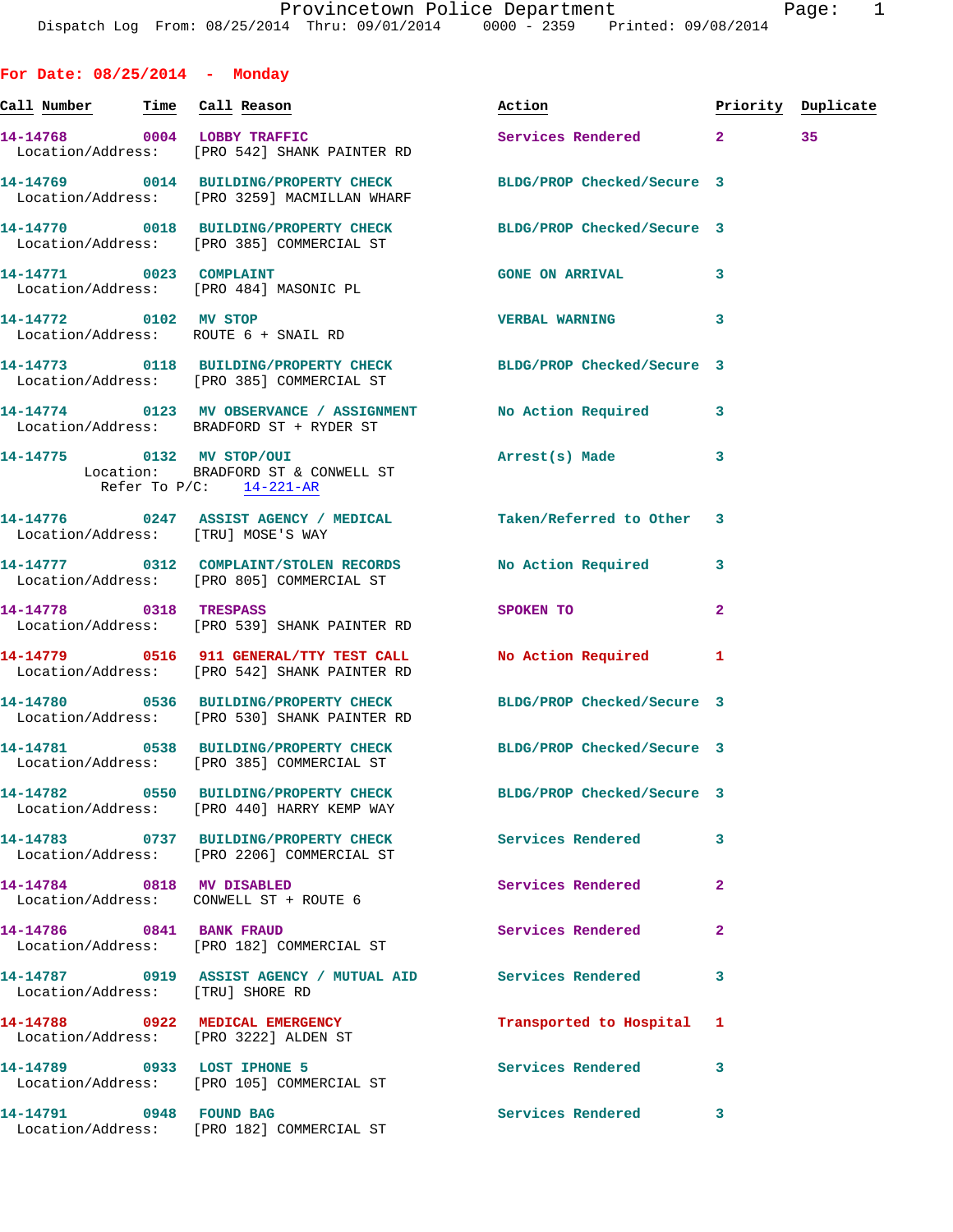|                                                                           | Location/Address: [PRO 854] COMMERCIAL ST                                                          |                            | $\mathbf{3}$   |
|---------------------------------------------------------------------------|----------------------------------------------------------------------------------------------------|----------------------------|----------------|
| 14-14793 1028 SPRINKLER WORK                                              | Location/Address: [PRO 106] COMMERCIAL ST                                                          | Services Rendered          | $\mathbf{1}$   |
| 14-14794 1055 MV ACCIDENT                                                 | Location/Address: [PRO 3330] COMMERCIAL ST                                                         | Services Rendered          | 1              |
| 14-14795 1059 MEDICAL EMERGENCY<br>Location/Address: [PRO 1310] CENTER ST |                                                                                                    | <b>PATIENT REFUSAL</b>     | 1              |
|                                                                           | Location/Address: [PRO 379] COMMERCIAL ST                                                          | <b>Services Rendered</b>   | 3              |
| 14-14797 1136 MV COMPLAINT<br>Location/Address: ROUTE 6 + SNAIL RD        |                                                                                                    | Could Not Locate           | $\mathbf{2}$   |
|                                                                           | 14-14798 1213 MEDICAL EMERGENCY/DOT<br>Location/Address: [PRO 440] HARRY KEMP WAY                  | Transported to Hospital 1  |                |
| 14-14799 1226 FLIGHT COVERAGE                                             | Location/Address: [PRO 516] RACE POINT RD                                                          | Services Rendered          | $\overline{2}$ |
| 14-14800 1255 FOUND KEY                                                   | Location/Address: [PRO 594] COMMERCIAL ST                                                          | <b>Services Rendered</b>   | 3              |
|                                                                           | 14-14801 1331 ASSIST AGENCY / MUTUAL AID<br>Location/Address: ARCH ST + COMMERCIAL ST              | No Action Required         | 3              |
| 14-14802 1403 911 GENERAL                                                 | Location/Address: [PRO 106] COMMERCIAL ST                                                          | False Alarm                | $\mathbf{1}$   |
|                                                                           | 14-14803 1516 FOUND WALLET<br>Location: [PRO 3431] LOPES SQUARE                                    | Services Rendered          | 3              |
|                                                                           | 14-14804 1518 MEDICAL EMERGENCY/DOT<br>Location/Address: [PRO 442] HARRY KEMP WAY                  | Transported to Hospital 1  |                |
| 14-14805 1531 BRIGHT LIGHTS                                               |                                                                                                    | No Action Required         | $\mathbf{3}$   |
| 14-14806                                                                  | 1612 COMPLAINT - STREET PERFORMERS Services Rendered<br>Location/Address: [PRO 2230] COMMERCIAL ST |                            | 3              |
| 14-14807                                                                  | 1737 ANIMAL CALL/DOG IN CAR<br>Location/Address: JOHNSON ST + COMMERCIAL ST                        | Services Rendered          | 2              |
|                                                                           | 14-14808 1806 MV ACCIDENT/MINOR<br>Location/Address: [PRO 3296] SHANK PAINTER RD                   | Services Rendered          | $\mathbf{1}$   |
| 14-14809 1845 FOLLOW UP                                                   | Location/Address: [PRO 1311] CENTRAL ST                                                            | Services Rendered 2        |                |
|                                                                           | 14-14810 1851 PARK, WALK & TALK<br>Location/Address: [PRO 3405] COMMERCIAL ST                      | Services Rendered          | $\overline{2}$ |
|                                                                           | 14-14811 1858 LOST GREEN IPHONE 5C<br>Location/Address: [PRO 542] SHANK PAINTER RD                 | <b>Services Rendered</b>   | 3              |
| 14-14812    1952    COMPLAINT<br>Location/Address: [PRO 453] KILEY CT     |                                                                                                    | Services Rendered          | 3              |
|                                                                           | 14-14813 2047 PARKING COMPLAINT / GENERAL<br>Location/Address: [PRO 1069] PLEASANT ST              | Citation/Warning Issued 3  |                |
|                                                                           | 14-14815 2049 BUILDING/PROPERTY CHECK<br>Location/Address: [PRO 3746] BRADFORD ST EXT              | BLDG/PROP Checked/Secure 3 |                |
|                                                                           | 14-14814 2050 BUILDING/PROPERTY CHECK<br>Location/Address: [PRO 182] COMMERCIAL ST                 | BLDG/PROP Checked/Secure 3 |                |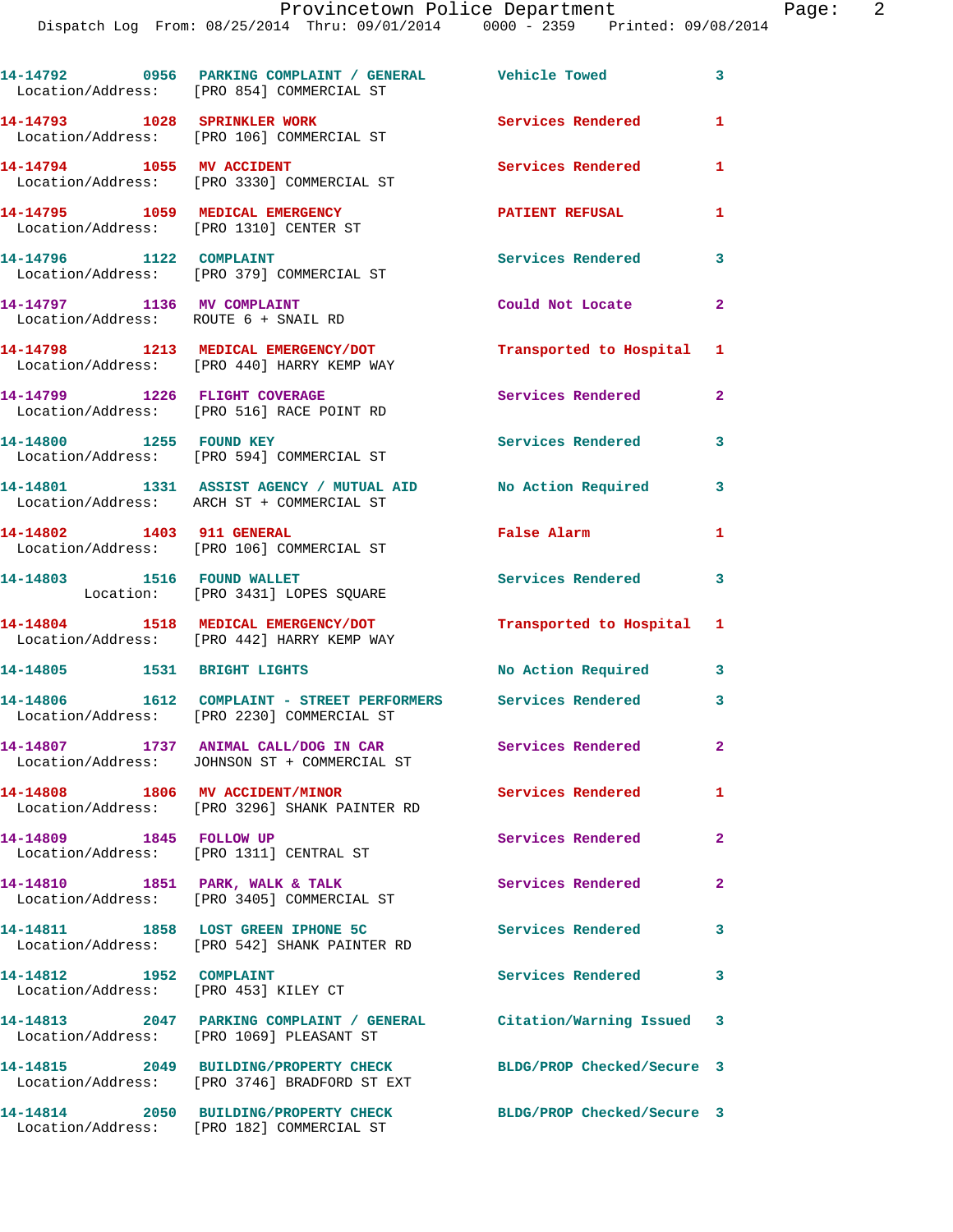|                                                               | 14-14816 2108 BUILDING/PROPERTY CHECK<br>Location/Address: [PRO 175] COMMERCIAL ST              | BLDG/PROP Checked/Secure 3 |                |
|---------------------------------------------------------------|-------------------------------------------------------------------------------------------------|----------------------------|----------------|
|                                                               | 14-14817 2120 ASSIST AGENCY / MUTUAL AID Services Rendered 3<br>Location: [TRU] OUTER REACH     |                            |                |
|                                                               | 14-14818 2134 BUILDING/PROPERTY CHECK<br>Location/Address: [PRO 2577] BRADFORD ST               | BLDG/PROP Checked/Secure 3 |                |
| 14-14819 2136 PARK, WALK & TALK                               | Location/Address: [PRO 105] COMMERCIAL ST                                                       | <b>Services Rendered</b>   | $\mathbf{2}$   |
| Location/Address: BAYBERRY AVE                                | 14-14820 2159 ALARM -CARBON MONOXIDE                                                            | Services Rendered 1        |                |
|                                                               | 14-14821 2217 BUILDING/PROPERTY CHECK<br>Location/Address: [PRO 2500] COMMERCIAL ST             | BLDG/PROP Checked/Secure 3 |                |
| 14-14822                                                      | 2229 BUILDING/PROPERTY CHECK<br>Location/Address: [PRO 1638] COMMERCIAL ST                      | BLDG/PROP Checked/Secure 3 |                |
|                                                               | 14-14823 2235 BUILDING/PROPERTY CHECK<br>Location/Address: [PRO 175] COMMERCIAL ST              | BLDG/PROP Checked/Secure 3 |                |
|                                                               | 14-14824 2323 BUILDING/PROPERTY CHECK<br>Location/Address: [PRO 3256] COMMERCIAL ST             | BLDG/PROP Checked/Secure 3 |                |
|                                                               | 14-14825 2327 BUILDING/PROPERTY CHECK<br>Location/Address: [PRO 530] SHANK PAINTER RD           | BLDG/PROP Checked/Secure 3 |                |
|                                                               | 14-14826 2340 BUILDING/PROPERTY CHECK<br>Location/Address: [PRO 1778] SHANK PAINTER RD          | BLDG/PROP Checked/Secure 3 |                |
| 14-14827<br>Location/Address: BRADFORD ST                     | 2345 REASSURANCE CHECK                                                                          | SPOKEN TO                  | 3              |
| 14-14828 2346 MV STOP<br>Location/Address: [PRO 2518] ROUTE 6 |                                                                                                 | <b>VERBAL WARNING</b>      | 3              |
|                                                               | 14-14829 2358 BUILDING/PROPERTY CHECK<br>Location/Address: [PRO 385] COMMERCIAL ST              | BLDG/PROP Checked/Secure 3 |                |
| For Date: $08/26/2014$ - Tuesday                              |                                                                                                 |                            |                |
| 14-14830                                                      | 0001 MV OBSERVANCE / ASSIGNMENT Services Rendered 3<br>Location/Address: BRADFORD ST + RYDER ST |                            |                |
| 14-14831 0035 SUSPICIOUS ACTIVITY                             |                                                                                                 | Services Rendered          | $\overline{a}$ |

 Location/Address: [PRO 379] COMMERCIAL ST **14-14832 0144 BUILDING/PROPERTY CHECK BLDG/PROP Checked/Secure 3**  Location/Address: [PRO 3259] MACMILLAN WHARF **14-14833 0146 FOUND CASH Services Rendered 3**  Location/Address: [PRO 3167] COMMERCIAL ST **14-14834 0149 FOUND LG FLIP PHONE Services Rendered 3**  Location/Address: [PRO 542] SHANK PAINTER RD **14-14835 0155 BUILDING/PROPERTY CHECK BLDG/PROP Checked/Secure 3**  Location/Address: [PRO 385] COMMERCIAL ST **14-14836 0203 MV OBSERVANCE / ASSIGNMENT Services Rendered 3**  Location/Address: BRADFORD ST + STANDISH ST **14-14837 0218 ASSIST CITIZEN Services Rendered 3**  Location/Address: [PRO 105] COMMERCIAL ST **14-14838 0306 LOBBY TRAFFIC Services Rendered 2 19**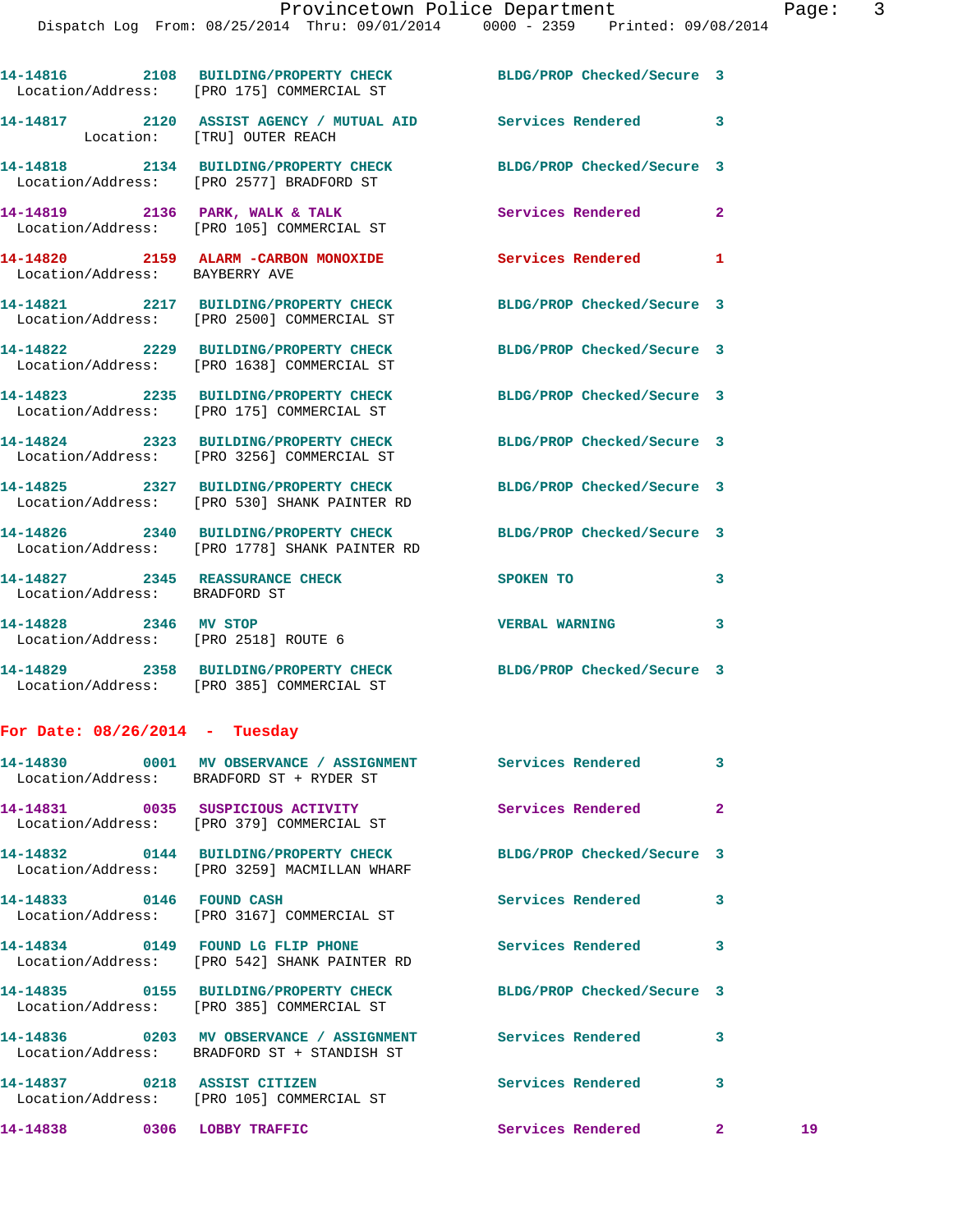|                             | Dispatch Log From: 08/25/2014 Thru: 09/01/2014 0000 - 2359 Printed: 09/08/2014                                 | Provincetown Police Department |                | Page:        | $\overline{4}$ |
|-----------------------------|----------------------------------------------------------------------------------------------------------------|--------------------------------|----------------|--------------|----------------|
|                             |                                                                                                                |                                |                |              |                |
|                             | Location/Address: [PRO 542] SHANK PAINTER RD                                                                   |                                |                |              |                |
|                             | 14-14839 0520 BUILDING/PROPERTY CHECK BLDG/PROP Checked/Secure 3<br>Location/Address: [PRO 444] HIGH POLE HILL |                                |                |              |                |
|                             | 14-14840 0550 BUILDING/PROPERTY CHECK<br>Location/Address: [PRO 2483] COMMERCIAL ST                            | BLDG/PROP Checked/Secure 3     |                |              |                |
|                             | 14-14841 0608 FLIGHT COVERAGE<br>Location/Address: [PRO 516] RACE POINT RD                                     | Services Rendered 2            |                |              |                |
|                             | 14-14842 0657 FOUND CAT<br>Location/Address: [PRO 355] COMMERCIAL ST                                           | SPOKEN TO                      | $\overline{2}$ |              |                |
| 14-14843 0659 CAT BIT       | Location/Address: [PRO 727] BRADFORD ST                                                                        | SPOKEN TO                      | $\mathbf{2}$   | 1            |                |
|                             | 14-14844 0735 PET PANTRY<br>Location/Address: [PRO 3296] SHANK PAINTER RD                                      | Services Rendered              | 3              |              |                |
|                             | 14-14845 0743 BUILDING/PROPERTY CHECK Services Rendered 3<br>Location/Address: [PRO 3430] COMMERCIAL ST        |                                |                |              |                |
|                             | 14-14846 0749 SERVICE CALL<br>Location/Address: [PRO 3277] SANDY HILL LN                                       | <b>Services Rendered</b>       | $\mathbf{3}$   |              |                |
|                             | 14-14847 0829 VERBAL 1-WAY<br>Location/Address: [PRO 1542] COMMERCIAL ST                                       | <b>VERBAL WARNING</b>          | 3              |              |                |
|                             | 14-14848 0840 FIRE, OTHER<br>Location/Address: [PRO 3331] COMMERCIAL ST                                        | Unfounded                      | 1              |              |                |
| 14-14849 0847 FOOT PATROL   | Location: [PRO 3431] LOPES SQUARE                                                                              | Services Rendered              | $\overline{a}$ |              |                |
|                             | 14-14850 0848 LOOSE DOGS<br>Location/Address: BREWSTER ST + HARRY KEMP WAY                                     | <b>GONE ON ARRIVAL</b>         | $\mathbf{2}$   |              |                |
|                             | 14-14851 0930 BUILDING/PROPERTY CHECK BLDG/PROP Checked/Secure 3<br>Location/Address: [PRO 3318] CEMETERY RD   |                                |                |              |                |
|                             | 14-14852 0955 TOWS/STREET SWEEP Vehicle Towed 2<br>Location/Address: [PRO 820] COMMERCIAL ST                   |                                |                | $\mathbf{2}$ |                |
| 14-14853 1036 SERVE SUMMONS | Location/Address: [PRO 1431] SHIPS WAY RD                                                                      | Could Not Locate 3             |                |              |                |
|                             | 14-14854 1047 VNA/TRANSPORT REQUEST<br>Location/Address: [PRO 1830] BRADFORD ST                                | Transported to Hospital 1      |                |              |                |
|                             | 14-14855 1050 MV OBSERVANCE / ASSIGNMENT Services Rendered 3<br>Location/Address: [PRO 2898] JEROME SMITH RD   |                                |                |              |                |
|                             | 14-14856 1118 FOOT PATROL<br>Location/Address: [PRO 2483] COMMERCIAL ST                                        | Services Rendered              | $\mathbf{2}$   |              |                |
|                             | 14-14857 1148 BIKE ACCIDENT/FIRST AID Services Rendered<br>Location/Address: [PRO 182] COMMERCIAL ST           |                                | $\mathbf{2}$   |              |                |
|                             | 14-14858 1153 PARKED BUSSES<br>Location/Address: [PRO 2539] RYDER ST EXT                                       | Unfounded                      | $\mathbf{2}$   |              |                |
|                             | 14-14859 1220 EMPLOYEE COMPLAINT<br>Location/Address: [PRO 3296] SHANK PAINTER RD                              | SPOKEN TO                      | $\mathbf{3}$   | 1            |                |
|                             | 14-14860 1306 BUILDING/PROPERTY CHECK BLDG/PROP Checked/Secure 3<br>Location/Address: [PRO 564] BAYBERRY AVE   |                                |                |              |                |
|                             | 14-14861 1318 MV OBSERVANCE / ASSIGNMENT Services Rendered 3<br>Location/Address: BRADFORD ST + STANDISH ST    |                                |                |              |                |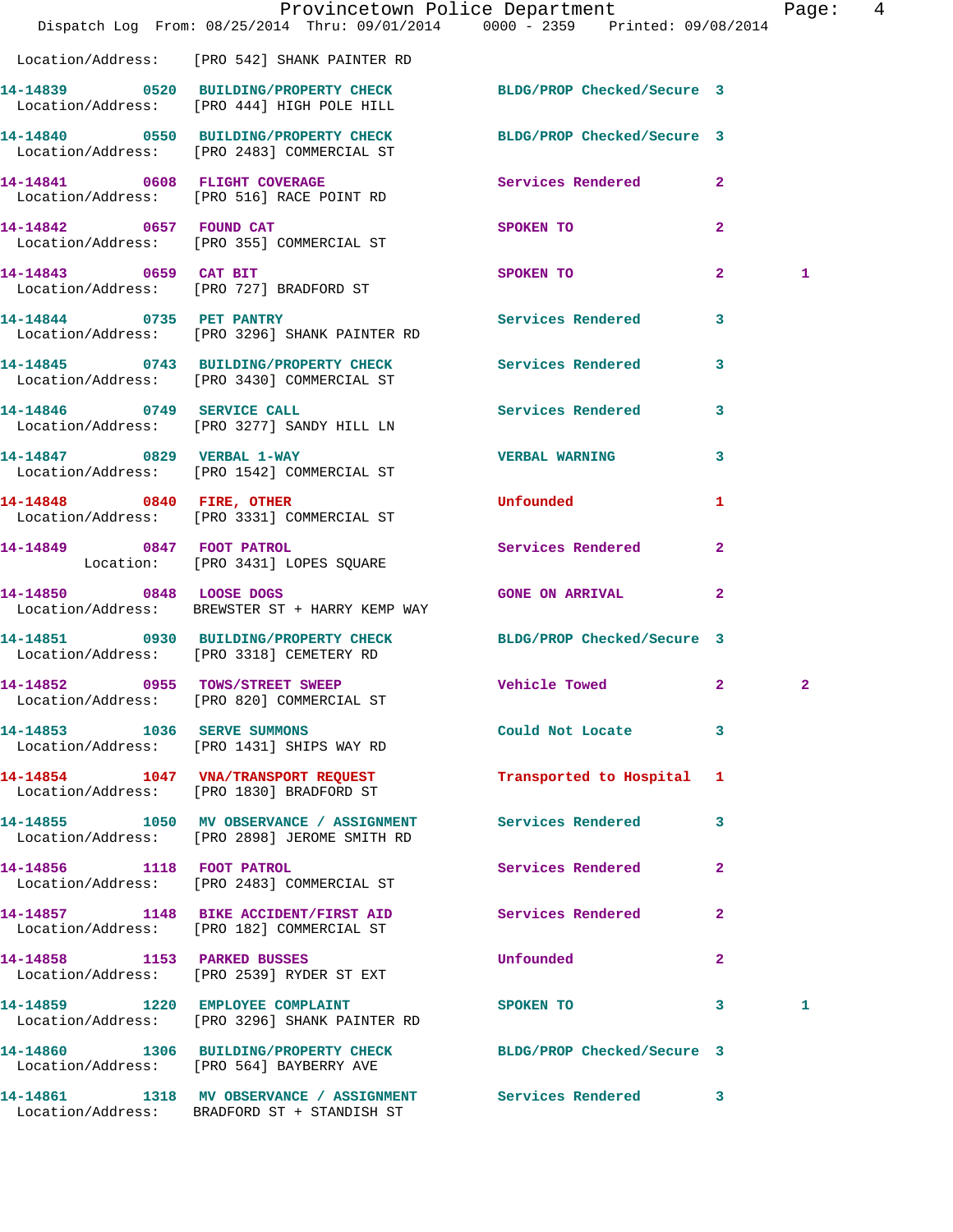|      |                            | Provincetown Police Department                 |                                 |  | Page: | - 5 |
|------|----------------------------|------------------------------------------------|---------------------------------|--|-------|-----|
|      |                            | Dispatch Log From: 08/25/2014 Thru: 09/01/2014 | 0000 - 2359 Printed: 09/08/2014 |  |       |     |
| 4862 | 1324 FOUND WHITE GOLD RING |                                                | <b>Services Rendered</b>        |  |       |     |

|                                      | 14-14862 1324 FOUND WHITE GOLD RING<br>Location/Address: [PRO 1202] COMMERCIAL ST                      | Services Rendered<br>$\overline{\phantom{a}}$ 3 |                |    |
|--------------------------------------|--------------------------------------------------------------------------------------------------------|-------------------------------------------------|----------------|----|
|                                      | 14-14863 1342 VERBAL DEFECTIVE<br>Location/Address: [PRO 2577] BRADFORD ST                             | <b>VERBAL WARNING</b>                           | 3              |    |
| Location/Address: [PRO 3287] ROUTE 6 | 14-14864 1416 PARK, WALK & TALK                                                                        | Services Rendered                               | $\mathbf{2}$   |    |
|                                      | 14-14865 1501 LOST BAG AND PASSPORT<br>Location/Address: [PRO 542] SHANK PAINTER RD                    | <b>Services Rendered</b>                        | 3              |    |
|                                      | 14-14866 1517 KEEP THE PEACE<br>Location/Address: [PRO 2133] COMMERCIAL ST                             | <b>Services Rendered</b>                        | $\mathbf{2}$   |    |
| 14-14867 1522 FOLLOW UP              | Location/Address: [PRO 2273] WINTHROP ST                                                               | Services Rendered                               | $\overline{2}$ |    |
|                                      | 14-14868 1548 FOUND ONT. LICENSE<br>Location: [PRO 3431] LOPES SQUARE                                  | <b>Services Rendered</b>                        | 3              |    |
|                                      | 14-14869 1551 FOUND SILVER KEY<br>Location/Address: [PRO 3456] RYDER ST EXT                            | Services Rendered                               | 3              |    |
|                                      | 14-14870 1659 LOST WALLET<br>Location/Address: [PRO 105] COMMERCIAL ST                                 | Services Rendered                               | 3              |    |
| 14-14871 1814 FOUND KEYS             | Location/Address: [PRO 433] RYDER ST EXT                                                               | Services Rendered 3                             |                |    |
|                                      | 14-14872 1837 BUILDING/PROPERTY CHECK BLDG/PROP Checked/Secure 3<br>Location/Address: [PRO 2] ALDEN ST |                                                 |                |    |
|                                      | 14-14874 2012 ALARM - GENERAL<br>Location/Address: [PRO 440] HARRY KEMP WAY                            | False Alarm                                     | 1              |    |
|                                      | 14-14875 2037 BUILDING/PROPERTY CHECK<br>Location/Address: [PRO 16] MAYFLOWER AVE                      | BLDG/PROP Checked/Secure 3                      |                |    |
|                                      | 14-14876 2106 BUILDING/PROPERTY CHECK<br>Location/Address: [PRO 3292] COMMERCIAL ST                    | BLDG/PROP Checked/Secure 3                      |                |    |
| Location/Address: [PRO 3287] ROUTE 6 | 14-14877 2131 BUILDING/PROPERTY CHECK BLDG/PROP Checked/Secure 3                                       |                                                 |                |    |
|                                      | 14-14878    2216    ALARM - FIRE<br>Location/Address: [PRO 371] COMMERCIAL ST                          | <b>Exalse Alarm</b> 2012 1                      |                |    |
|                                      | 14-14879 2219 BUILDING/PROPERTY CHECK<br>Location/Address: [PRO 306] COMMERCIAL ST                     | BLDG/PROP Checked/Secure 3                      |                |    |
|                                      | 14-14880 2306 BUILDING/PROPERTY CHECK<br>Location/Address: [PRO 182] COMMERCIAL ST                     | BLDG/PROP Checked/Secure 3                      |                |    |
|                                      | 14-14881 2311 BUILDING/PROPERTY CHECK<br>Location/Address: [PRO 1638] COMMERCIAL ST                    | BLDG/PROP Checked/Secure 3                      |                |    |
|                                      | 14-14884 2359 BUILDING/PROPERTY CHECK<br>Location/Address: [PRO 530] SHANK PAINTER RD                  | BLDG/PROP Checked/Secure 3                      |                |    |
| For Date: $08/27/2014$ - Wednesday   |                                                                                                        |                                                 |                |    |
|                                      | Location/Address: [PRO 542] SHANK PAINTER RD                                                           | Services Rendered                               | $\mathbf{2}$   | 37 |
|                                      |                                                                                                        |                                                 |                |    |

 Location/Address: [PRO 3430] COMMERCIAL ST **14-14886 0028 COMPLAINT SPOKEN TO 3**  Location/Address: [PRO 221] COMMERCIAL ST

**14-14885 0011 MV OBSERVANCE / ASSIGNMENT Services Rendered 3**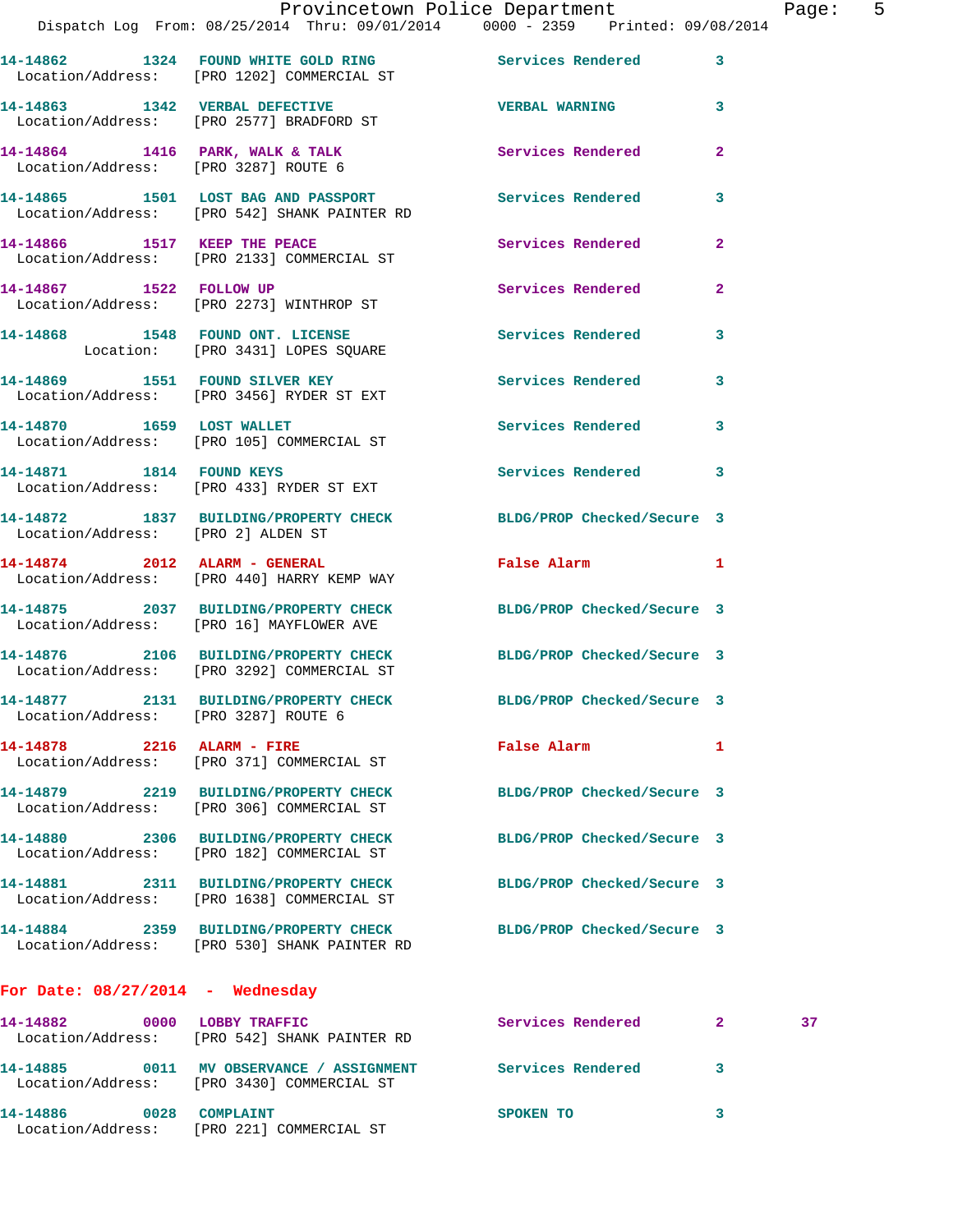|                                    | 14-14887 0055 BUILDING/PROPERTY CHECK BLDG/PROP Checked/Secure 3<br>Location/Address: [PRO 447] JEROME SMITH RD   |                            |                |              |
|------------------------------------|-------------------------------------------------------------------------------------------------------------------|----------------------------|----------------|--------------|
|                                    | 14-14888 6057 MV OBSERVANCE / ASSIGNMENT Services Rendered<br>Location/Address: [PRO 3231] BRADFORD ST            |                            | 3              |              |
|                                    | 14-14889 0131 TRESPASS ORDER SERVED<br>Location/Address: [PRO 3094] COMMERCIAL ST                                 | Services Rendered          | $\mathbf{2}$   | 1            |
|                                    | 14-14890 0342 BUILDING/PROPERTY CHECK BLDG/PROP Checked/Secure 3<br>Location/Address: [PRO 3296] SHANK PAINTER RD |                            |                |              |
|                                    | 14-14891 0345 ALARM - GENERAL<br>Location/Address: [PRO 191] COMMERCIAL ST                                        | <b>Services Rendered</b> 1 |                |              |
|                                    | 14-14892 0403 BUILDING/PROPERTY CHECK BLDG/PROP Checked/Secure 3<br>Location/Address: [PRO 1778] SHANK PAINTER RD |                            |                |              |
|                                    | 14-14893 0420 BUILDING/PROPERTY CHECK BLDG/PROP Checked/Secure 3<br>Location/Address: [PRO 444] HIGH POLE HILL    |                            |                |              |
|                                    | 14-14894 0508 BUILDING/PROPERTY CHECK<br>Location/Address: [PRO 379] COMMERCIAL ST                                | BLDG/PROP Checked/Secure 3 |                |              |
|                                    | 14-14895 0551 MV OBSERVANCE / ASSIGNMENT Services Rendered<br>Location/Address: [PRO 1822] RACE POINT RD          |                            | 3              |              |
|                                    | 14-14896 0729 BUILDING/PROPERTY CHECK Services Rendered<br>Location/Address: [PRO 2483] COMMERCIAL ST             |                            | 3              |              |
|                                    | 14-14897 0803 BUILDING/PROPERTY CHECK BLDG/PROP Checked/Secure 3<br>Location/Address: [PRO 1638] COMMERCIAL ST    |                            |                |              |
|                                    | 14-14898 0807 MV OBSERVANCE / ASSIGNMENT Services Rendered<br>Location/Address: [PRO 2521] ROUTE 6                |                            | 3              |              |
|                                    | 14-14899 0808 MV OBSERVANCE / ASSIGNMENT Services Rendered<br>Location/Address: [PRO 106] COMMERCIAL ST           |                            | 3              |              |
|                                    | 14-14901 0814 MV OBSERVANCE / ASSIGNMENT Services Rendered<br>Location/Address: [PRO 518] RACE POINT RD           |                            | 3              |              |
|                                    | 14-14902 0821 WRITTEN WARNING SPEED<br>Location/Address: [PRO 518] RACE POINT RD                                  | Citation/Warning Issued    | 3              |              |
| Location/Address: TIN PAN ALLEY RD | 14-14903 0840 VERBAL SPEED/LICENSE                                                                                | <b>VERBAL WARNING</b>      |                |              |
|                                    | 14-14905 0904 ALARM - GENERAL<br>Location/Address: [PRO 3331] COMMERCIAL ST                                       | No Action Required         | $\mathbf{1}$   | $\mathbf{1}$ |
|                                    | 14-14904 0907 BUILDING/PROPERTY CHECK Services Rendered<br>Location/Address: [PRO 2490] PROVINCELANDS RD          |                            | 3              |              |
| 14-14906 0919 HARASSMENT           | Location/Address: [PRO 3094] COMMERCIAL ST                                                                        | SPOKEN TO                  | $\overline{a}$ |              |
| 14-14907 0935 FIRE, OTHER          | Location/Address: [PRO 3276] COMMERCIAL ST                                                                        | Unfounded                  | 1              | $\mathbf{1}$ |
|                                    | 14-14908 0943 TOWS/STREET SWEEP<br>Location/Address: [PRO 1702] COMMERCIAL ST                                     | Vehicle Towed              | $\mathbf{2}$   | 1            |
|                                    | 14-14909 1159 VERBAL INSPECTION<br>Location/Address: MONTELLO ST + BRADFORD ST                                    | <b>VERBAL WARNING</b>      | 3              |              |
|                                    | 14-14910 1203 BUILDING/PROPERTY CHECK<br>Location/Address: [PRO 3430] COMMERCIAL ST                               | <b>Services Rendered</b>   | 3              |              |
| 14-14911                           | 1205 BUILDING/PROPERTY CHECK                                                                                      | BLDG/PROP Checked/Secure 3 |                |              |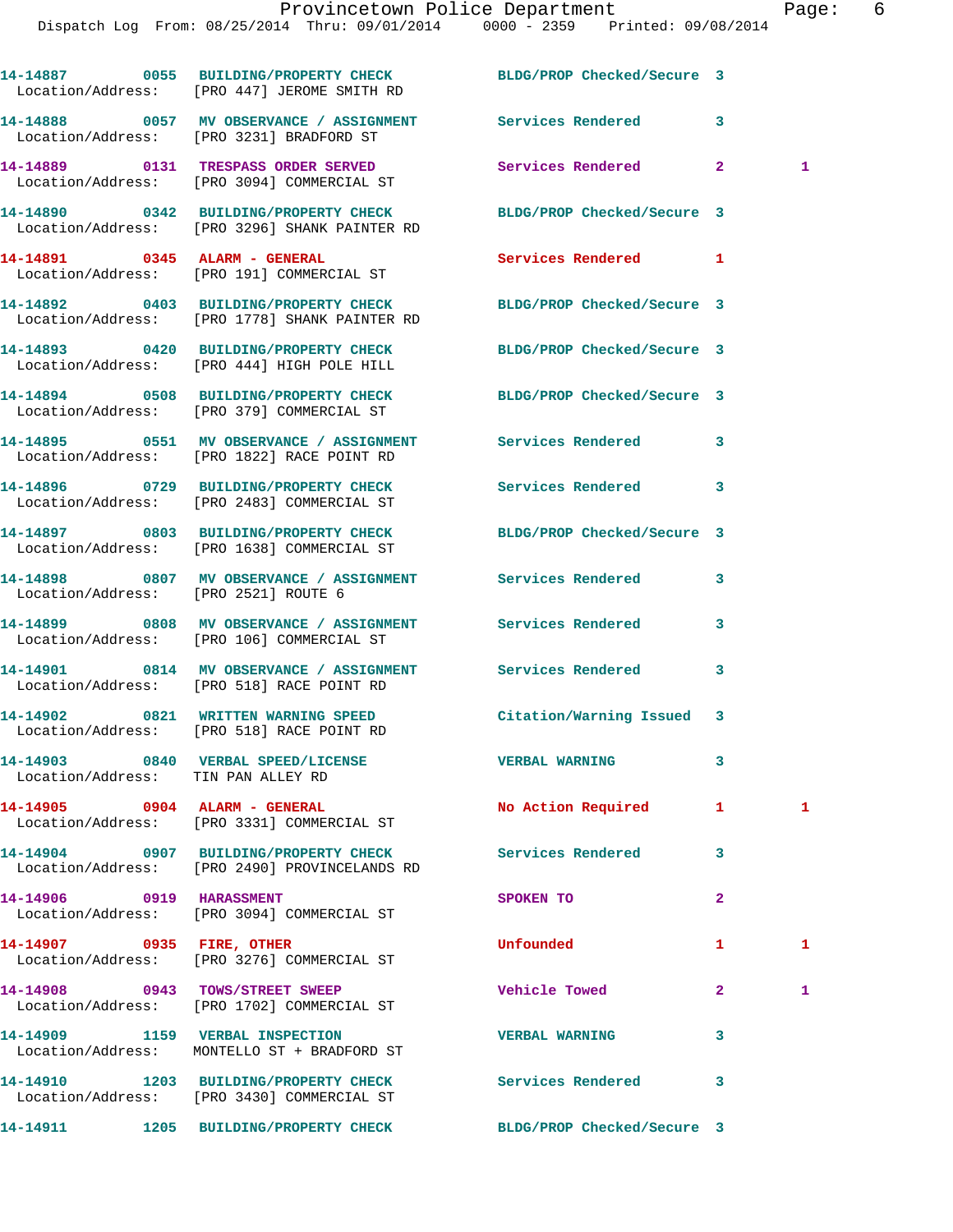|                            | Dispatch Log From: 08/25/2014 Thru: 09/01/2014 0000 - 2359 Printed: 09/08/2014                                   | Provincetown Police Department                                                                                                                                                                                                                  | - 7<br>Page: |
|----------------------------|------------------------------------------------------------------------------------------------------------------|-------------------------------------------------------------------------------------------------------------------------------------------------------------------------------------------------------------------------------------------------|--------------|
|                            | Location/Address: [PRO 2206] COMMERCIAL ST                                                                       |                                                                                                                                                                                                                                                 |              |
|                            | 14-14912 1222 FLIGHT COVERAGE<br>Location/Address: [PRO 516] RACE POINT RD                                       | Services Rendered 2                                                                                                                                                                                                                             |              |
|                            | 14-14913 1235 MV VS. BIKE<br>Location/Address: [PRO 3771] COMMERCIAL ST                                          | Citation/Warning Issued 2                                                                                                                                                                                                                       |              |
|                            | 14-14915 1235 VERBAL INSPECTION TERBAL WARNING<br>Location/Address: [PRO 2539] RYDER ST EXT                      | $\overline{\mathbf{3}}$                                                                                                                                                                                                                         |              |
|                            | 14-14914 1237 LOST SAMSUNG PHONE Services Rendered<br>Location/Address: [PRO 542] SHANK PAINTER RD               | $\overline{\mathbf{3}}$                                                                                                                                                                                                                         |              |
| 14-14916 1301 PURSE STOLEN | Location/Address: [PRO 3236] COMMERCIAL ST                                                                       | $\overline{2}$<br>SPOKEN TO AND TO A REAL PROPERTY OF THE STATE OF THE STATE OF THE STATE OF THE STATE OF THE STATE OF THE STATE OF THE STATE OF THE STATE OF THE STATE OF THE STATE OF THE STATE OF THE STATE OF THE STATE OF THE STATE OF THE | $\mathbf{2}$ |
|                            | 14-14917 1444 WIRES DOWN<br>Location/Address: [PRO 25] BRADFORD ST                                               | <b>No Action Required</b><br>$\mathbf{2}$                                                                                                                                                                                                       |              |
| 14-14918 1516 LOST WALLET  | Location/Address: [PRO 210] COMMERCIAL ST                                                                        | No Action Required<br>3                                                                                                                                                                                                                         |              |
|                            | 14-14919 1554 MV STOP<br>Location: CONWELL ST & BRADFORD ST                                                      | <b>VERBAL WARNING</b><br>3                                                                                                                                                                                                                      |              |
| 14-14921 1603 ASSAULT      | Location/Address: [PRO 433] RYDER ST EXT                                                                         | SPOKEN TO<br>1                                                                                                                                                                                                                                  |              |
|                            | 14-14922 1618 FOUND IPHONE/RETURNED<br>Location: [PRO 3431] LOPES SQUARE                                         | No Action Required 3                                                                                                                                                                                                                            |              |
|                            | 14-14923 1644 ASSIST CITIZEN<br>Location/Address: [TRU] PRINCE VALLEY RD                                         | <b>Services Rendered</b><br>$\mathbf{3}$                                                                                                                                                                                                        |              |
|                            | 14-14924 1711 FOUND BLACK IPHONE<br>Location/Address: [PRO 75] CAPTAIN BERTIES WAY                               | No Action Required 3                                                                                                                                                                                                                            |              |
|                            | 14-14925 1743 MEDICAL EMERGENCY<br>Location/Address: [PRO 542] SHANK PAINTER RD                                  | <b>PATIENT REFUSAL</b><br>1                                                                                                                                                                                                                     |              |
|                            | 14-14926 1857 ASSIST CITIZEN Services Rendered 3<br>Location/Address: [PRO 2273] WINTHROP ST                     |                                                                                                                                                                                                                                                 |              |
| 14-14927 1909 COMPLAINT    | Location/Address: [PRO 395] COMMERCIAL ST                                                                        | SPOKEN TO SPOKEN TO<br>3                                                                                                                                                                                                                        |              |
|                            | 14-14928 1913 LOST AE CARD/FOUND ITEM<br>Location/Address: [PRO 2616] COMMERCIAL ST                              | No Action Required 3                                                                                                                                                                                                                            |              |
|                            | 14-14929 1928 BUILDING/PROPERTY CHECK BLDG/PROP Checked/Secure 3<br>Location/Address: [PRO 2500] COMMERCIAL ST   |                                                                                                                                                                                                                                                 |              |
| 14-14930 1936 GENERAL INFO |                                                                                                                  | No Action Required 3                                                                                                                                                                                                                            |              |
|                            | 14-14931 1939 FOUND PURSE/RETURNED<br>Location/Address: [PRO 94] BRADFORD ST                                     | Services Rendered 3                                                                                                                                                                                                                             | 1            |
| Location: CENTER ROAM      | 14-14933 2023 FOUND LICENSE/RETURNED                                                                             | No Action Required 3                                                                                                                                                                                                                            | 1            |
|                            | 14-14932 2024 BUILDING/PROPERTY CHECK BLDG/PROP Checked/Secure 3<br>Location/Address: [PRO 306] COMMERCIAL ST    |                                                                                                                                                                                                                                                 |              |
|                            | 14-14934 2050 PARKING COMPLAINT / GENERAL Services Rendered 3<br>Location/Address: [PRO 2489] BRADFORD ST        |                                                                                                                                                                                                                                                 |              |
|                            | 14-14935 2101 BUILDING/PROPERTY CHECK BLDG/PROP Checked/Secure 3<br>Location/Address: [PRO 530] SHANK PAINTER RD |                                                                                                                                                                                                                                                 |              |
|                            | 14-14936 2114 BUILDING/PROPERTY CHECK BLDG/PROP Checked/Secure 3                                                 |                                                                                                                                                                                                                                                 |              |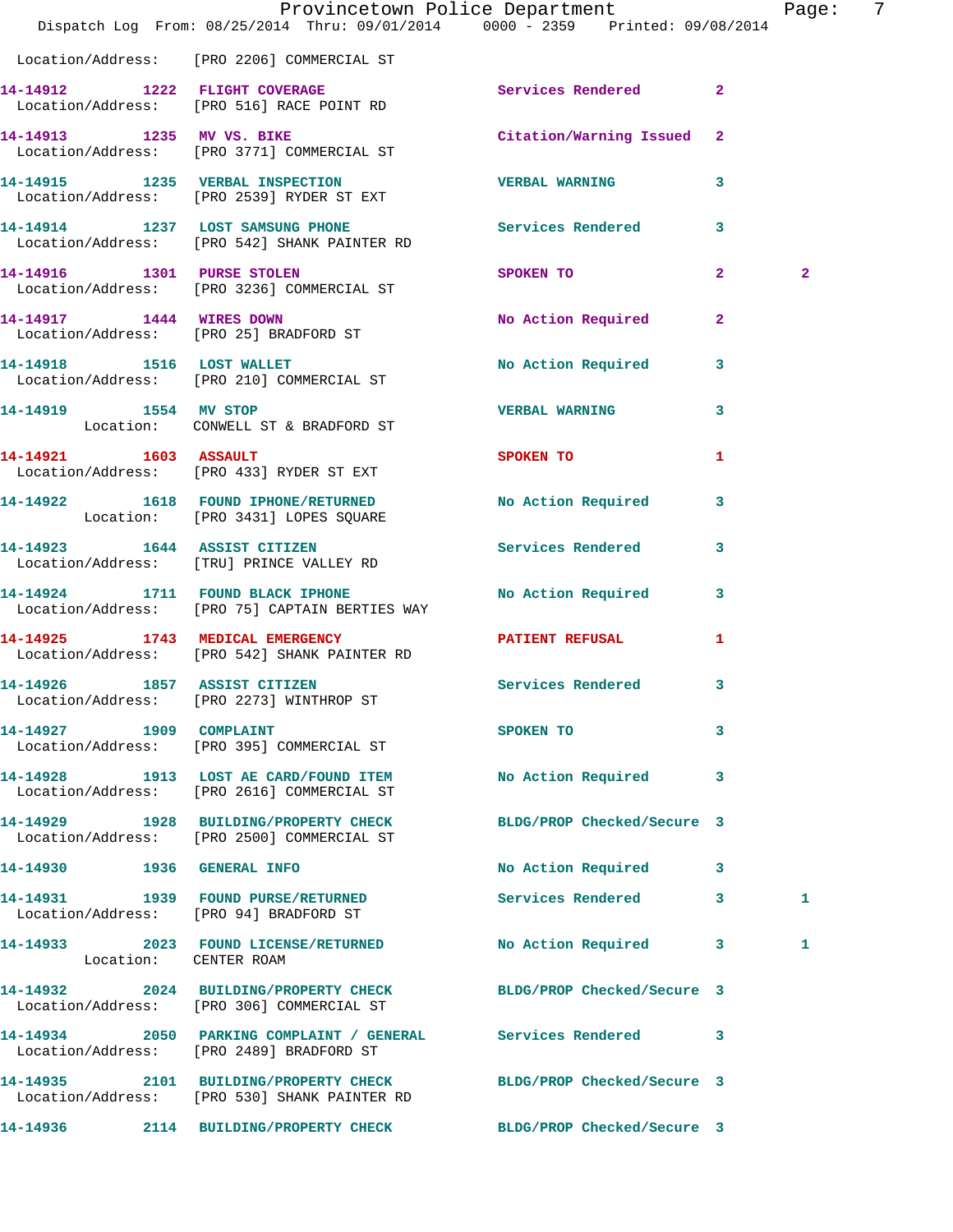|                                   |                                                                                                                  | Provincetown Police Department<br>Dispatch Log From: 08/25/2014 Thru: 09/01/2014 0000 - 2359 Printed: 09/08/2014 | Page: 8      |  |
|-----------------------------------|------------------------------------------------------------------------------------------------------------------|------------------------------------------------------------------------------------------------------------------|--------------|--|
|                                   | Location/Address: [PRO 519] RACE POINT RD                                                                        |                                                                                                                  |              |  |
|                                   | 14-14937 2117 SUSPICIOUS ACTIVITY<br>Location/Address: [PRO 488] MAYFLOWER AVE                                   | No Action Required 2                                                                                             |              |  |
| Refer To Accident: 14-55-AC       | 14-14938 2129 MV HIT & RUN<br>Location/Address: [PRO 61] BRADFORD ST                                             | <b>Vehicle Towed</b><br>$\overline{2}$                                                                           |              |  |
|                                   | Location/Address: [PRO 1769] COMMERCIAL ST                                                                       | 14-14939 2147 FOUND DEBIT CARD/RETURNED No Action Required 3                                                     | $\mathbf{2}$ |  |
|                                   | 14-14941 2215 FOUND WALLET/RETURNED<br>Location: CENTER ROAM                                                     | No Action Required 3                                                                                             |              |  |
|                                   | 14-14940 2216 BUILDING/PROPERTY CHECK<br>Location/Address: [PRO 440] HARRY KEMP WAY                              | BLDG/PROP Checked/Secure 3                                                                                       |              |  |
|                                   | 14-14942 2222 BUILDING/PROPERTY CHECK<br>Location/Address: [PRO 1638] COMMERCIAL ST                              | BLDG/PROP Checked/Secure 3                                                                                       |              |  |
|                                   | 14-14943 2241 FOUND WALLET/RETURNED<br>Location/Address: [PRO 542] SHANK PAINTER RD                              | No Action Required 3                                                                                             | 1            |  |
| 14-14944 2317 HAZARDS/SMOKE       | Location/Address: [PRO 3670] SHANK PAINTER RD                                                                    | Could Not Locate 2                                                                                               |              |  |
|                                   | 14-14945 2347 BUILDING/PROPERTY CHECK Services Rendered<br>Location/Address: [PRO 75] CAPTAIN BERTIE RD          | 3                                                                                                                |              |  |
|                                   | 14-14946 2357 MV OBSERVANCE / ASSIGNMENT Services Rendered 3<br>Location/Address: [PRO 3430] COMMERCIAL ST       |                                                                                                                  |              |  |
| For Date: $08/28/2014$ - Thursday |                                                                                                                  |                                                                                                                  |              |  |
|                                   | 14-14947 0001 BUILDING/PROPERTY CHECK BLDG/PROP Checked/Secure 3<br>Location/Address: [PRO 3094] COMMERCIAL ST   |                                                                                                                  |              |  |
|                                   | 14-14948 0011 BUILDING/PROPERTY CHECK<br>Location/Address: [PRO 2539] RYDER ST EXT                               | BLDG/PROP Checked/Secure 3                                                                                       |              |  |
|                                   | 14-14949 0027 BUILDING/PROPERTY CHECK<br>Location/Address: [PRO 379] COMMERCIAL ST                               | BLDG/PROP Checked/Secure 3                                                                                       |              |  |
|                                   | 14-14950 0038 BUILDING/PROPERTY CHECK<br>Location/Address: [PRO 385] COMMERCIAL ST                               | BLDG/PROP Checked/Secure 3                                                                                       |              |  |
|                                   | 14-14951 0104 MV OBSERVANCE / ASSIGNMENT Services Rendered<br>Location/Address: RYDER ST + BRADFORD ST           | 3                                                                                                                |              |  |
|                                   | 14-14952 0105 NOISE COMPLAINT<br>Location/Address: [PRO 1270] ALDEN ST                                           | Services Rendered<br>3                                                                                           |              |  |
|                                   | 14-14953 0143 NOISE COMPLAINT<br>Location/Address: [PRO 2675] COMMERCIAL ST                                      | SPOKEN TO<br>3                                                                                                   |              |  |
|                                   | 14-14954 0211 BUILDING/PROPERTY CHECK<br>Location/Address: [PRO 385] COMMERCIAL ST                               | BLDG/PROP Checked/Secure 3                                                                                       |              |  |
|                                   | 14-14955 0230 BUILDING/PROPERTY CHECK<br>Location/Address: [PRO 545] SHANK PAINTER RD                            | BLDG/PROP Checked/Secure 3                                                                                       |              |  |
|                                   | 14-14956 0311 BUILDING/PROPERTY CHECK<br>Location/Address: [PRO 516] RACE POINT RD                               | BLDG/PROP Checked/Secure 3                                                                                       |              |  |
| 14-14957 0349 ALARM - FIRE        | Location/Address: [PRO 3015] BRADFORD ST                                                                         | False Alarm 1                                                                                                    |              |  |
|                                   | 14-14958 0430 BUILDING/PROPERTY CHECK BLDG/PROP Checked/Secure 3<br>Location/Address: [PRO 530] SHANK PAINTER RD |                                                                                                                  |              |  |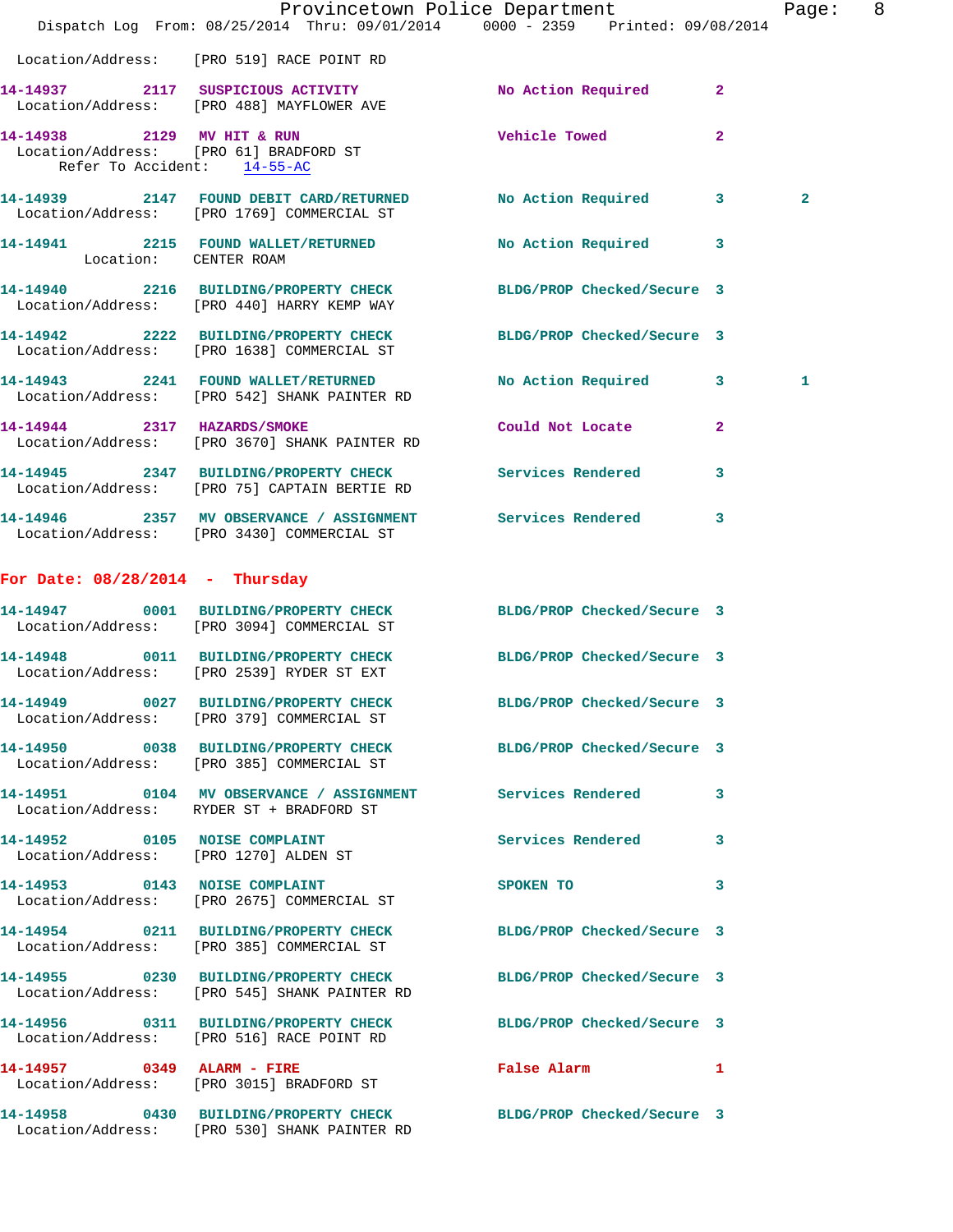|                                                                   | 14-14959 0506 BUILDING/PROPERTY CHECK BLDG/PROP Checked/Secure 3<br>Location/Address: [PRO 447] JEROME SMITH RD  |                            |              |    |
|-------------------------------------------------------------------|------------------------------------------------------------------------------------------------------------------|----------------------------|--------------|----|
|                                                                   | 14-14960 0515 BUILDING/PROPERTY CHECK BLDG/PROP Checked/Secure 3<br>Location/Address: [PRO 1646] WINSLOW ST      |                            |              |    |
| 14-14961 0534 MV STOP                                             | Location/Address: BRADFORD ST + CONWAY ST                                                                        | No Action Required 3       |              |    |
|                                                                   | 14-14962 0543 LOBBY TRAFFIC<br>Location/Address: [PRO 542] SHANK PAINTER RD                                      | <b>Services Rendered</b>   | $\mathbf{2}$ | 32 |
| 14-14963 0559 HAZARDS<br>Location/Address: MECHANIC ST            |                                                                                                                  | Could Not Locate           | $\mathbf{2}$ |    |
|                                                                   | 14-14964 0613 ALARM - GENERAL<br>Location/Address: [PRO 440] HARRY KEMP WAY                                      | <b>Services Rendered</b>   | 1            |    |
| 14-14965 0702 911 MISDIAL                                         | Location/Address: [PRO 63] BRADFORD ST EXT                                                                       | Services Rendered          | 1            |    |
|                                                                   | 14-14966 0714 BUILDING/PROPERTY CHECK<br>Location/Address: [PRO 2206] COMMERCIAL ST                              | BLDG/PROP Checked/Secure 3 |              |    |
|                                                                   | 14-14967 0719 BUILDING/PROPERTY CHECK Services Rendered 3<br>Location/Address: [PRO 3430] COMMERCIAL ST          |                            |              |    |
| Location/Address: [PRO 571] ALDEN ST                              | 14-14968 0736 BUILDING/PROPERTY CHECK BLDG/PROP Checked/Secure 3                                                 |                            |              |    |
| 14-14969 0750 FOOT PATROL<br>Location/Address: [PRO 3287] ROUTE 6 |                                                                                                                  | Services Rendered          | $\mathbf{2}$ |    |
|                                                                   | 14-14970 0755 BUILDING/PROPERTY CHECK BLDG/PROP Checked/Secure 3<br>Location/Address: [PRO 1638] COMMERCIAL ST   |                            |              |    |
|                                                                   | 14-14971 0758 PARKED MV COMPLAINT<br>Location/Address: [PRO 693] AUNT SUKEYS WAY                                 | Services Rendered          | $\mathbf{2}$ | 1  |
| 14-14972 0822 LOST CAMERA                                         | Location/Address: [PRO 542] SHANK PAINTER RD                                                                     | Services Rendered 3        |              |    |
|                                                                   | 14-14974 0843 MV OBSERVANCE / ASSIGNMENT No Action Required 3<br>Location/Address: HIGH POLE HL + BRADFORD ST    |                            |              |    |
| 14-14975 0849 SEPTIC ALARM                                        | Location/Address: [PRO 2037] COMMERCIAL ST                                                                       | <b>Services Rendered</b>   |              |    |
| 14-14976 0856 DOG BARKING                                         | Location/Address: [PRO 365] COMMERCIAL ST                                                                        | Unfounded                  | $\mathbf{2}$ |    |
| 14-14977 0908 ABANDONED CARTS<br>Location/Address: ALDEN ST       |                                                                                                                  | Taken/Referred to Other 3  |              |    |
|                                                                   | 14-14978 0935 SERVICE CALL<br>Location/Address: [PRO 488] MAYFLOWER AVE                                          | <b>Services Rendered</b>   | 3            |    |
|                                                                   | 14-14979 0953 TOWS/STREET SWEEP<br>Location/Address: [PRO 3628] COMMERCIAL ST                                    | <b>Vehicle Towed</b>       | $\mathbf{2}$ |    |
|                                                                   | 14-14980 1001 MV OBSERVANCE / ASSIGNMENT Services Rendered<br>Location/Address: HARRY KEMP WAY + AUNT SUKEYS WAY |                            | 3            |    |
| 14-14981 1004 PLATES DESTROYED                                    | Location/Address: [PRO 519] RACE POINT RD                                                                        | Taken/Referred to Other    | -3           |    |
|                                                                   | 14-14982 1010 SERVICE CALL<br>Location/Address: [PRO 3296] SHANK PAINTER RD                                      | Services Rendered          | 3            |    |
| 14-14983 1021 CLIP-ON'S STOLEN                                    |                                                                                                                  | SPOKEN TO                  | $\mathbf{2}$ |    |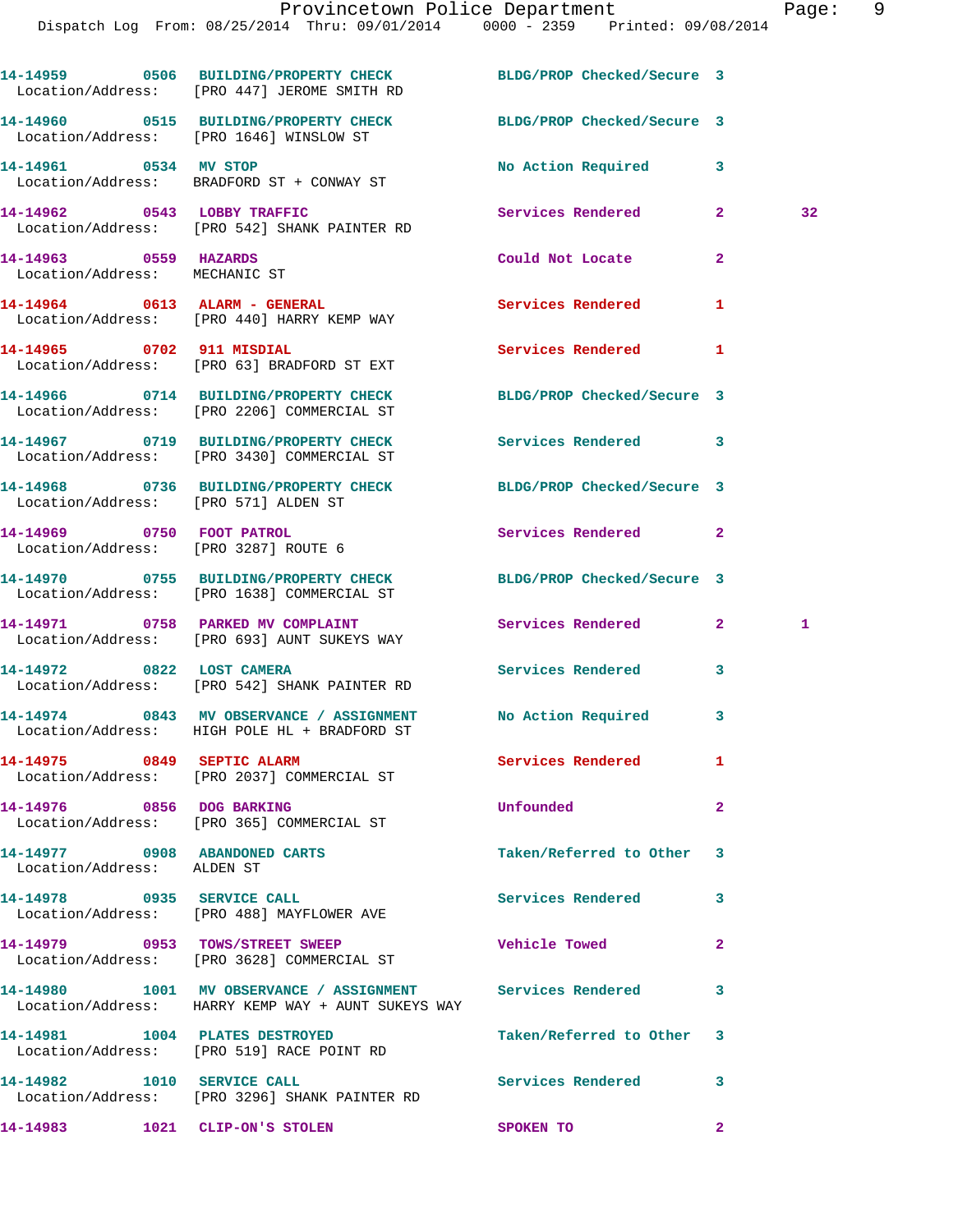|                                      | Dispatch Log From: 08/25/2014 Thru: 09/01/2014 0000 - 2359 Printed: 09/08/2014                            | Provincetown Police Department |                         | Page: 10 |  |
|--------------------------------------|-----------------------------------------------------------------------------------------------------------|--------------------------------|-------------------------|----------|--|
|                                      | Location/Address: [PRO 1886] BRADFORD ST                                                                  |                                |                         |          |  |
|                                      |                                                                                                           |                                |                         |          |  |
|                                      | 14-14984 1032 SQUIRREL IN HOUSE Services Rendered 2<br>Location/Address: [PRO 706] BAYBERRY AVE           |                                |                         |          |  |
|                                      | 14-14985 1035 VERBAL CROSSWALK<br>Location/Address: BREWSTER ST + BRADFORD ST                             | VERBAL WARNING 3               |                         |          |  |
|                                      | 14-14986 1050 FOUND WALLET<br>Location/Address: [PRO 542] SHANK PAINTER RD                                | Services Rendered 3            |                         |          |  |
|                                      | 14-14987 1053 BUILDING/PROPERTY CHECK Services Rendered 3<br>Location/Address: [PRO 2898] JEROME SMITH RD |                                |                         |          |  |
|                                      | 14-14988 1108 ELDER CONCERN<br>Location/Address: [PRO 1158] WINSLOW ST                                    | Taken/Referred to Other 3      |                         |          |  |
| Location/Address: [PRO 2479] ROUTE 6 | 14-14989 1115 TRAFFIC SIGNAGE PROBLEM SPOKEN TO                                                           |                                | $\overline{\mathbf{3}}$ |          |  |
|                                      | 14-14990 1129 PARKED BIKE COMPLAINT<br>Location/Address: [PRO 2704] COMMERCIAL ST                         | SPOKEN TO                      | $\overline{2}$          |          |  |
|                                      | 14-14991 1157 PARK, WALK & TALK Services Rendered 2<br>Location: [PRO 3431] LOPES SQUARE                  |                                |                         |          |  |
|                                      | 14-14992 1210 REC EVENT<br>Location/Address: [PRO 488] MAYFLOWER AVE                                      | Services Rendered 3            |                         |          |  |
| Location/Address: [PRO 656] COOK ST  | 14-14993 1228 ABANDONED BIKES                                                                             | Taken/Referred to Other 2      |                         |          |  |
|                                      | 14-14994 1238 PARK, WALK & TALK<br>Location/Address: [PRO 537] SHANK PAINTER RD                           | Services Rendered 2            |                         |          |  |
|                                      | 14-14995 1324 MEDICAL EMERGENCY<br>Location/Address: [PRO 442] HARRY KEMP WAY                             | <b>Unfounded United</b>        | $\mathbf{1}$            | 1        |  |
|                                      | 14-14996 1338 MV OBSERVANCE / ASSIGNMENT Services Rendered 3<br>Location/Address: [PRO 518] RACE POINT RD |                                |                         |          |  |
| Location/Address: TIN PAN ALLEY RD   | 14-14997 1347 WRITTEN SPEED/NO LICENSE Citation/Warning Issued 3                                          |                                |                         |          |  |
|                                      | 14-14998 1400 STOLEN WHITE SATCHEL Services Rendered 2<br>Location/Address: [PRO 542] SHANK PAINTER RD    |                                |                         | 1        |  |
| Location/Address: SHANK PAINTER RD   | 14-14999 1428 MV OBSERVANCE / ASSIGNMENT Services Rendered 3                                              |                                |                         |          |  |
|                                      | 14-15000 1436 BUILDING/PROPERTY CHECK<br>Location/Address: [PRO 3317] CEMETERY RD                         | BLDG/PROP Checked/Secure 3     |                         | 1        |  |
| 14-15001 1542 TRESPASS               | Location/Address: [PRO 2101] SNAIL RD                                                                     | No Action Required 2           |                         |          |  |
|                                      | 14-15002 1600 ASSIST CITIZEN<br>Location/Address: [PRO 1554] COMMERCIAL ST                                | <b>Services Rendered</b>       | 3                       |          |  |
| 14-15003 1728 MV DISABLED            | Location/Address: [PRO 2483] COMMERCIAL ST                                                                | Services Rendered              | $\mathbf{2}$            |          |  |
|                                      | 14-15004 1756 FOUND DEBIT CARD<br>Location: [PRO 3431] LOPES SQUARE                                       | Services Rendered              | 3                       |          |  |
|                                      | 14-15005 1827 BUILDING/PROPERTY CHECK<br>Location/Address: [PRO 447] JEROME SMITH RD                      | BLDG/PROP Checked/Secure 3     |                         |          |  |
|                                      | 14-15006 1834 FOUND SUBARU KEY<br>Location/Address: [PRO 2490] PROVINCELANDS RD                           | Services Rendered 3            |                         |          |  |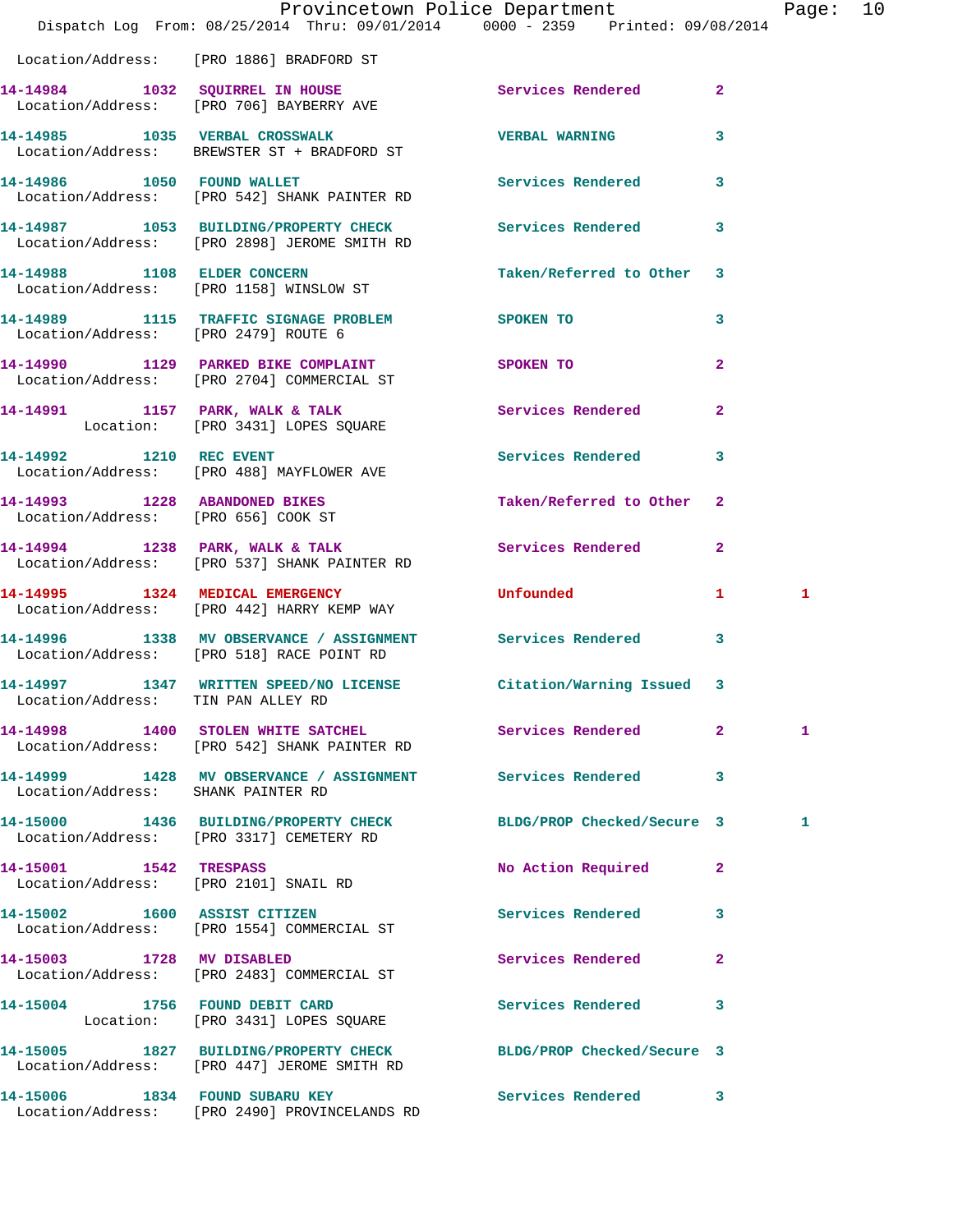|                                 | Provincetown Police Department                                                                                   |                            | Page: 11     |  |
|---------------------------------|------------------------------------------------------------------------------------------------------------------|----------------------------|--------------|--|
|                                 | Dispatch Log From: 08/25/2014 Thru: 09/01/2014 0000 - 2359 Printed: 09/08/2014                                   |                            |              |  |
|                                 | 14-15008 1944 BUILDING/PROPERTY CHECK BLDG/PROP Checked/Secure 3<br>Location/Address: [PRO 2500] COMMERCIAL ST   |                            |              |  |
|                                 | 14-15009 2001 BUILDING/PROPERTY CHECK BLDG/PROP Checked/Secure 3<br>Location/Address: [PRO 519] RACE POINT RD    |                            |              |  |
| Location/Address: COMMERCIAL ST | 14-15010 2018 NOISE COMPLAINT Services Rendered 3                                                                |                            |              |  |
|                                 | 14-15011 2035 BUILDING/PROPERTY CHECK BLDG/PROP Checked/Secure 3<br>Location/Address: [PRO 520] SANDY HILL LN    |                            |              |  |
|                                 | 14-15012 2038 BUILDING/PROPERTY CHECK BLDG/PROP Checked/Secure 3<br>Location/Address: [PRO 16] MAYFLOWER AVE     |                            |              |  |
|                                 | 14-15013 2044 BUILDING/PROPERTY CHECK BLDG/PROP Checked/Secure 3<br>Location/Address: [PRO 1638] COMMERCIAL ST   |                            |              |  |
|                                 | 14-15014 2053 MV STOP<br>Location/Address: STANDISH ST + BRADFORD ST                                             | <b>VERBAL WARNING</b>      | $\mathbf{3}$ |  |
|                                 | 14-15015 2120 BUILDING/PROPERTY CHECK BLDG/PROP Checked/Secure 3<br>Location/Address: [PRO 440] HARRY KEMP WAY   |                            |              |  |
|                                 | 14-15016 2132 BUILDING/PROPERTY CHECK BLDG/PROP Checked/Secure 3<br>Location/Address: [PRO 444] HIGH POLE HILL   |                            |              |  |
|                                 | 14-15017 2132 BUILDING/PROPERTY CHECK BLDG/PROP Checked/Secure 3<br>Location/Address: [PRO 306] COMMERCIAL ST    |                            |              |  |
|                                 | 14-15018 2135 PARK, WALK & TALK<br>Location: [PRO 3431] LOPES SQUARE                                             | Services Rendered 2        |              |  |
|                                 | 14-15019 2153 BUILDING/PROPERTY CHECK BLDG/PROP Checked/Secure 3<br>Location/Address: [PRO 99] COMMERCIAL ST     |                            |              |  |
|                                 | 14-15020 2231 BUILDING/PROPERTY CHECK<br>Location/Address: [PRO 182] COMMERCIAL ST                               | BLDG/PROP Checked/Secure 3 |              |  |
|                                 | 14-15021 2235 BUILDING/PROPERTY CHECK BLDG/PROP Checked/Secure 3<br>Location/Address: [PRO 175] COMMERCIAL ST    |                            |              |  |
|                                 | 14-15022 2243 BUILDING/PROPERTY CHECK<br>Location/Address: [PRO 105] COMMERCIAL ST                               | BLDG/PROP Checked/Secure 3 |              |  |
| 14-15023 2320 MV STOP           | Location/Address: [PRO 37] BRADFORD ST                                                                           | <b>VERBAL WARNING</b>      | 3            |  |
|                                 | 14-15024 2330 MV OBSERVANCE / ASSIGNMENT Services Rendered<br>Location/Address: HOWLAND ST + BRADFORD ST         |                            | 3            |  |
|                                 | 14-15025 2333 MV OBSERVANCE / ASSIGNMENT Services Rendered 3<br>Location/Address: BRADFORD ST + RYDER ST         |                            |              |  |
|                                 | 14-15026 2335 MV STOP<br>Location/Address: [PRO 58] BRADFORD ST                                                  | <b>VERBAL WARNING</b>      | 3            |  |
| 14-15027 2349 MV STOP           | Location/Address: BRADFORD ST + HANCOCK ST                                                                       | <b>VERBAL WARNING</b>      | 3            |  |
|                                 | 14-15028 2353 BUILDING/PROPERTY CHECK BLDG/PROP Checked/Secure 3<br>Location/Address: [PRO 182] COMMERCIAL ST    |                            |              |  |
|                                 | 14-15029 2359 BUILDING/PROPERTY CHECK BLDG/PROP Checked/Secure 3<br>Location/Address: [PRO 530] SHANK PAINTER RD |                            |              |  |
| 14-15030 2359 MV STOP           |                                                                                                                  | VERBAL WARNING 3           |              |  |

**For Date: 08/29/2014 - Friday**

Location/Address: [PRO 606] CONWELL ST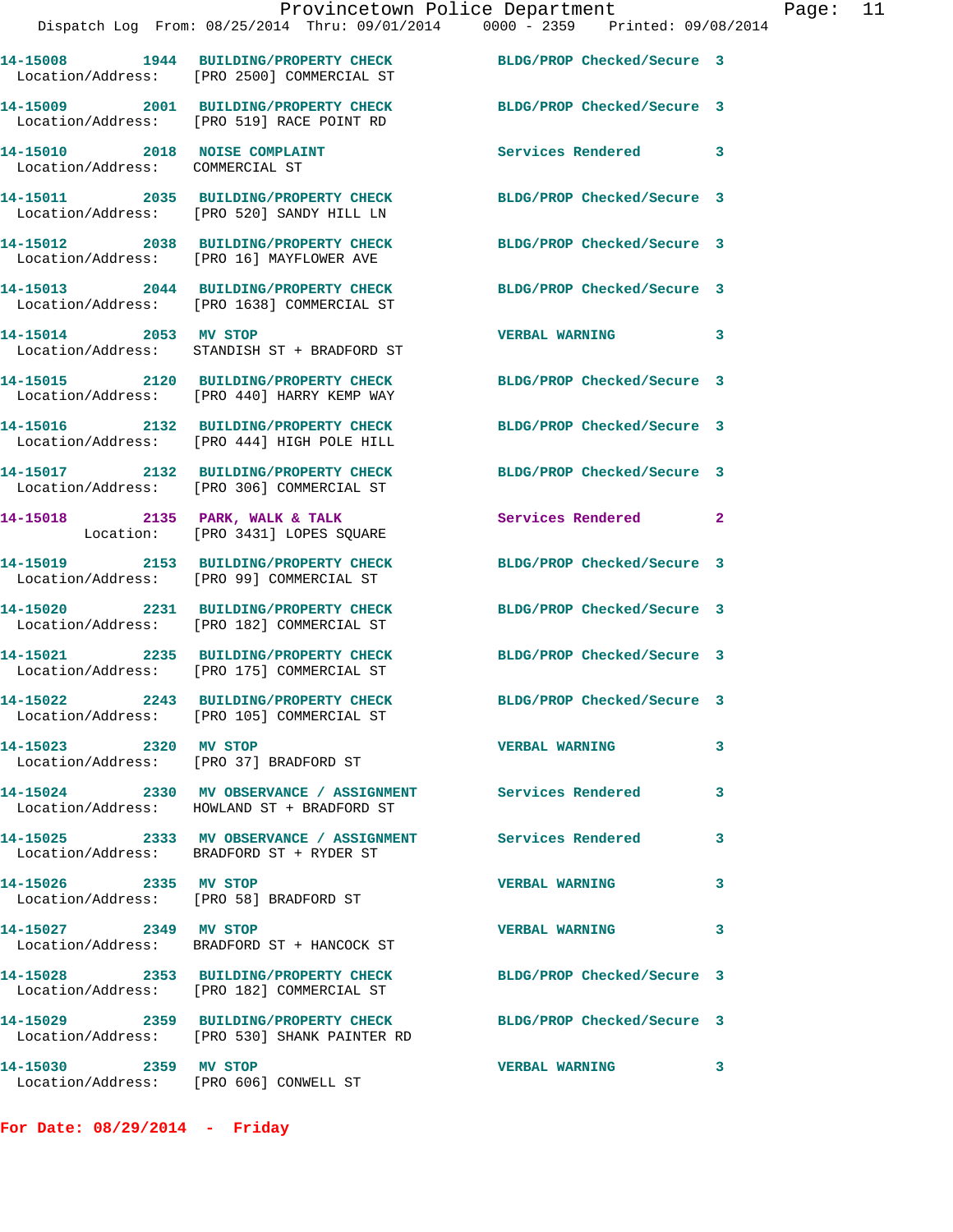|                                                                       | 14-15035 0000 LOBBY TRAFFIC<br>Location/Address: [PRO 542] SHANK PAINTER RD                                     | Services Rendered                     | $\mathbf{2}$ and $\mathbf{2}$ and $\mathbf{2}$ | 35 |
|-----------------------------------------------------------------------|-----------------------------------------------------------------------------------------------------------------|---------------------------------------|------------------------------------------------|----|
|                                                                       | 14-15031 0011 MV ACCIDENT<br>Location/Address: [PRO 1288] BRADFORD ST                                           | <b>Services Rendered</b>              | 1                                              |    |
| 14-15032 0015 NOISE COMPLAINT<br>Location/Address: COMMERCIAL ST      |                                                                                                                 | <b>SPOKEN TO</b>                      | 3                                              |    |
|                                                                       | 14-15033 0025 TRESPASS<br>Location/Address: [PRO 78] BRADFORD ST                                                | Peace Restored and the Peace Restored | $\mathbf{2}$                                   |    |
|                                                                       | 14-15036 0110 BUILDING/PROPERTY CHECK BLDG/PROP Checked/Secure 3<br>Location/Address: [PRO 3094] COMMERCIAL ST  |                                       |                                                |    |
| 14-15037 0121 MV STOP                                                 | Location/Address: BRADFORD ST + CONWELL ST                                                                      | <b>VERBAL WARNING</b>                 | 3                                              |    |
| 14-15038 0144 NOISE COMPLAINT                                         | Location/Address: [PRO 1270] ALDEN ST                                                                           | <b>Services Rendered</b>              | 3                                              |    |
|                                                                       | 14-15039 0149 BUILDING/PROPERTY CHECK<br>Location/Address: [PRO 385] COMMERCIAL ST                              | BLDG/PROP Checked/Secure 3            |                                                |    |
| 14-15041 0152 MV STOP                                                 | Location/Address: [PRO 606] CONWELL ST                                                                          | <b>VERBAL WARNING</b>                 | 3                                              |    |
|                                                                       | 14-15040 0153 BUILDING/PROPERTY CHECK BLDG/PROP Checked/Secure 3<br>Location/Address: [PRO 1646] WINSLOW ST     |                                       |                                                |    |
|                                                                       | 14-15042 0210 MV COMPLAINT/ALARM<br>Location/Address: [PRO 94] BRADFORD ST                                      | No Action Required 2                  |                                                |    |
|                                                                       | 14-15043 0221 BUILDING/PROPERTY CHECK BLDG/PROP Checked/Secure 3<br>Location/Address: [PRO 526] RYDER ST EXT    |                                       |                                                |    |
|                                                                       | 14-15044 0234 BIKE GENERAL<br>Location/Address: [PRO 542] SHANK PAINTER RD                                      | Services Rendered                     | 2                                              |    |
| 14-15045 0235 BIKE REMOVAL                                            | Location/Address: [PRO 105] COMMERCIAL ST                                                                       | Services Rendered                     | $2^{\circ}$                                    | 1  |
| 14-15046 0253 ASSIST CITIZEN<br>Location/Address: [PRO 3222] ALDEN ST |                                                                                                                 | Services Rendered                     | 3                                              |    |
| 14-15047 0337 MV STOP<br>Location/Address: [PRO 521] ROUTE 6          |                                                                                                                 | <b>VERBAL WARNING</b>                 | 3                                              |    |
|                                                                       | 14-15048 0342 BUILDING/PROPERTY CHECK<br>Location/Address: [PRO 1778] SHANK PAINTER RD                          | BLDG/PROP Checked/Secure 3            |                                                |    |
|                                                                       | 14-15049 0345 BUILDING/PROPERTY CHECK<br>Location/Address: [PRO 379] COMMERCIAL ST                              | BLDG/PROP Checked/Secure 3            |                                                |    |
| 14-15050 0406 MV STOP                                                 | Location/Address: BRADFORD ST + ALLERTON ST                                                                     | <b>VERBAL WARNING</b>                 | 3                                              |    |
|                                                                       | 14-15051 0416 BUILDING/PROPERTY CHECK<br>Location/Address: [PRO 516] RACE POINT RD                              | BLDG/PROP Checked/Secure 3            |                                                |    |
|                                                                       | 14-15053 0518 BUILDING/PROPERTY CHECK<br>Location/Address: [PRO 3259] MACMILLAN WHARF                           | BLDG/PROP Checked/Secure 3            |                                                |    |
| 14-15052 0519 MV STOP                                                 | Location/Address: BRADFORD ST + WINTHROP ST                                                                     | <b>VERBAL WARNING</b>                 | 3                                              |    |
|                                                                       | 14-15054 0524 BUILDING/PROPERTY CHECK BLDG/PROP Checked/Secure 3<br>Location/Address: [PRO 447] JEROME SMITH RD |                                       |                                                |    |
|                                                                       |                                                                                                                 |                                       |                                                |    |

**14-15055 0552 BUILDING/PROPERTY CHECK Services Rendered 3**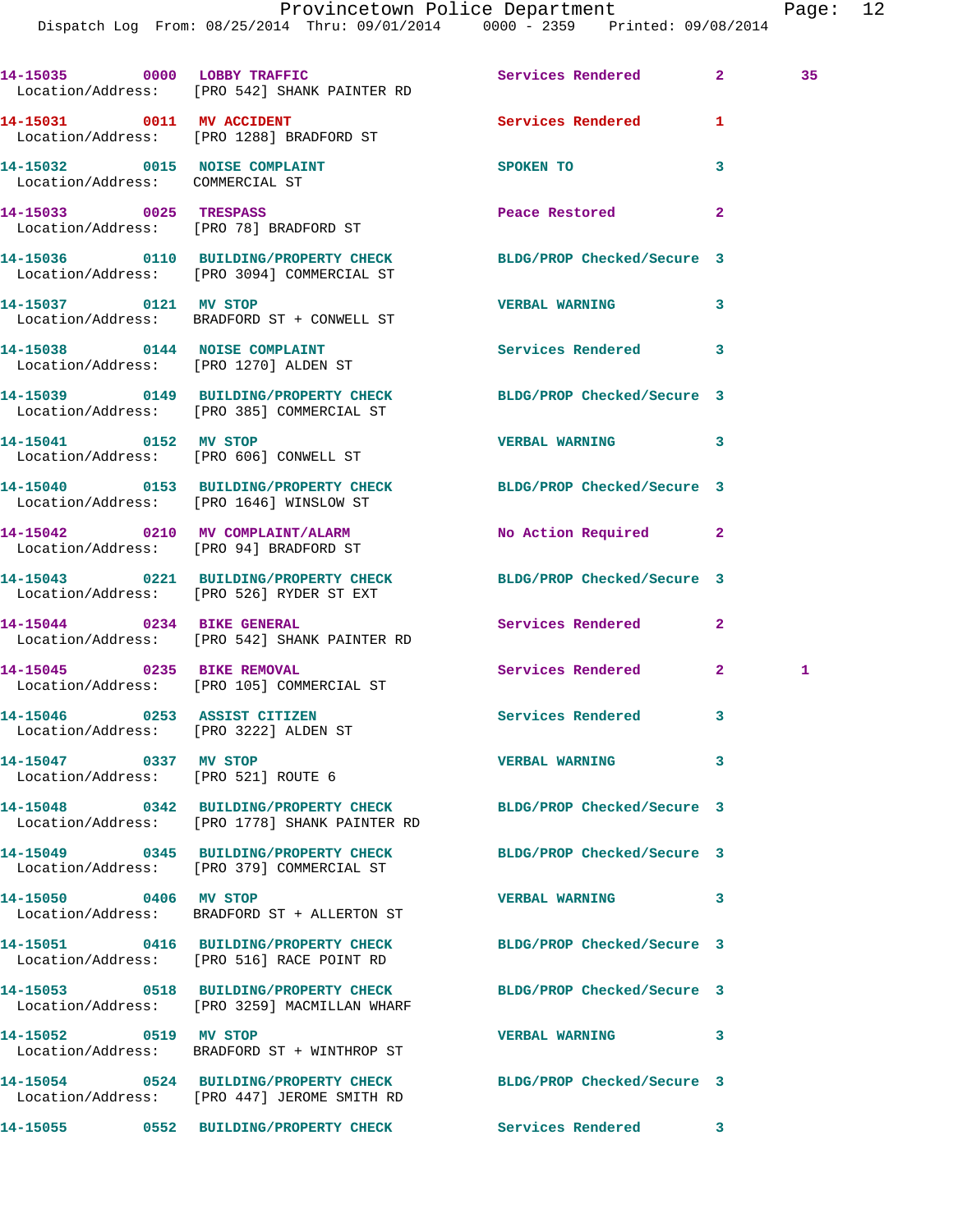|                                                                         | Provincetown Police Department<br>Dispatch Log From: 08/25/2014 Thru: 09/01/2014 0000 - 2359 Printed: 09/08/2014 |                            |                |
|-------------------------------------------------------------------------|------------------------------------------------------------------------------------------------------------------|----------------------------|----------------|
|                                                                         | Location/Address: [PRO 433] RYDER ST EXT                                                                         |                            |                |
| Location/Address: [PRO 2519] ROUTE 6                                    | 14-15056 6 0559 MV OBSERVANCE / ASSIGNMENT Services Rendered                                                     |                            | 3              |
|                                                                         | 14-15057 0704 FIRE, STRUCTURE<br>Location/Address: [PRO 2156] COMMERCIAL ST                                      | Extinguished               | 1              |
|                                                                         | 14-15058 0746 LOST WALLET<br>Location/Address: [PRO 542] SHANK PAINTER RD                                        | Services Rendered          | 3              |
|                                                                         | 14-15059 0751 BUILDING/PROPERTY CHECK<br>Location/Address: [PRO 447] JEROME SMITH RD                             | BLDG/PROP Checked/Secure 3 |                |
|                                                                         | 14-15060 0754 BUILDING/PROPERTY CHECK<br>Location/Address: [PRO 3430] COMMERCIAL ST                              | Services Rendered          | 3              |
|                                                                         | 14-15061 0817 BUILDING/PROPERTY CHECK<br>Location/Address: [PRO 3317] CEMETERY RD                                | BLDG/PROP Checked/Secure 3 |                |
| Location/Address: SHANK PAINTER RD                                      | 14-15063 0828 MV OBSERVANCE / ASSIGNMENT Services Rendered                                                       |                            | 3              |
| 14-15062 0829 ABANDONED BIKE<br>Location/Address: [PRO 1588] PEARL ST   |                                                                                                                  | Taken/Referred to Other    | $\overline{2}$ |
| 14-15064 0851 LOOSE DOG                                                 | Location/Address: [PRO 74] BRADFORD ST EXT                                                                       | <b>VERBAL WARNING</b>      | $\overline{a}$ |
| Location/Address: [PRO 3287] ROUTE 6                                    | 14-15065 0902 BUILDING/PROPERTY CHECK BLDG/PROP Checked/Secure 3                                                 |                            |                |
| 14-15066 0908 LOST KEYS                                                 | Location/Address: [PRO 1174] WINTHROP ST                                                                         | Services Rendered          | 3              |
|                                                                         | 14-15067 0917 VERBAL CROSSWALK<br>Location/Address: WINSLOW ST + BRADFORD ST                                     | <b>VERBAL WARNING</b>      | 3              |
|                                                                         | 14-15068 0931 PARKED MV COMPLAINT<br>Location/Address: [PRO 1463] COMMERCIAL ST                                  | <b>Services Rendered</b>   | $\mathbf{2}$   |
| 14-15069 0933 PARKED MV COMPLAINT                                       | Location/Address: [PRO 693] AUNT SUKEYS WAY                                                                      | Services Rendered          | $\overline{2}$ |
| 14-15070 0943 ALARM - FIRE                                              | Location/Address: [PRO 1886] BRADFORD ST                                                                         | False Alarm                | 1              |
| 14-15071 0946 SOB/TRANSPORT                                             | Location/Address: [PRO 440] HARRY KEMP WAY                                                                       | Transported to Hospital    | ı              |
| 14-15072 1002 CITATION SUSPENDED<br>Location/Address: [PRO 521] ROUTE 6 |                                                                                                                  | Citation/Warning Issued    | 3              |
|                                                                         | 14-15073    1012    SERVICE CALL<br>Location/Address: [PRO 285] COMMERCIAL ST                                    | Services Rendered          | 3              |
| 14-15074 1036 BIKE VS. MV                                               | Location/Address: [PRO 2222] COMMERCIAL ST                                                                       | Services Rendered          | $\mathbf{2}$   |
| 14-15075 1041 PET PANTRY                                                | Location/Address: [PRO 3296] SHANK PAINTER RD                                                                    | Services Rendered          | 3.             |
| 14-15076 1105 LOOSE DOG/LOCATED                                         | Location/Address: [PRO 3093] OLD ANN PAGE WAY                                                                    | Services Rendered          | 2              |
|                                                                         | 14-15077 1119 TRUCK COMPLAINT<br>Location/Address: [PRO 804] COMMERCIAL ST                                       | Services Rendered          | 2              |
|                                                                         | 14-15078 1141 BUILDING/PROPERTY CHECK                                                                            | BLDG/PROP Checked/Secure 3 |                |

Location/Address: [PRO 2494] BRADFORD ST

Page: 13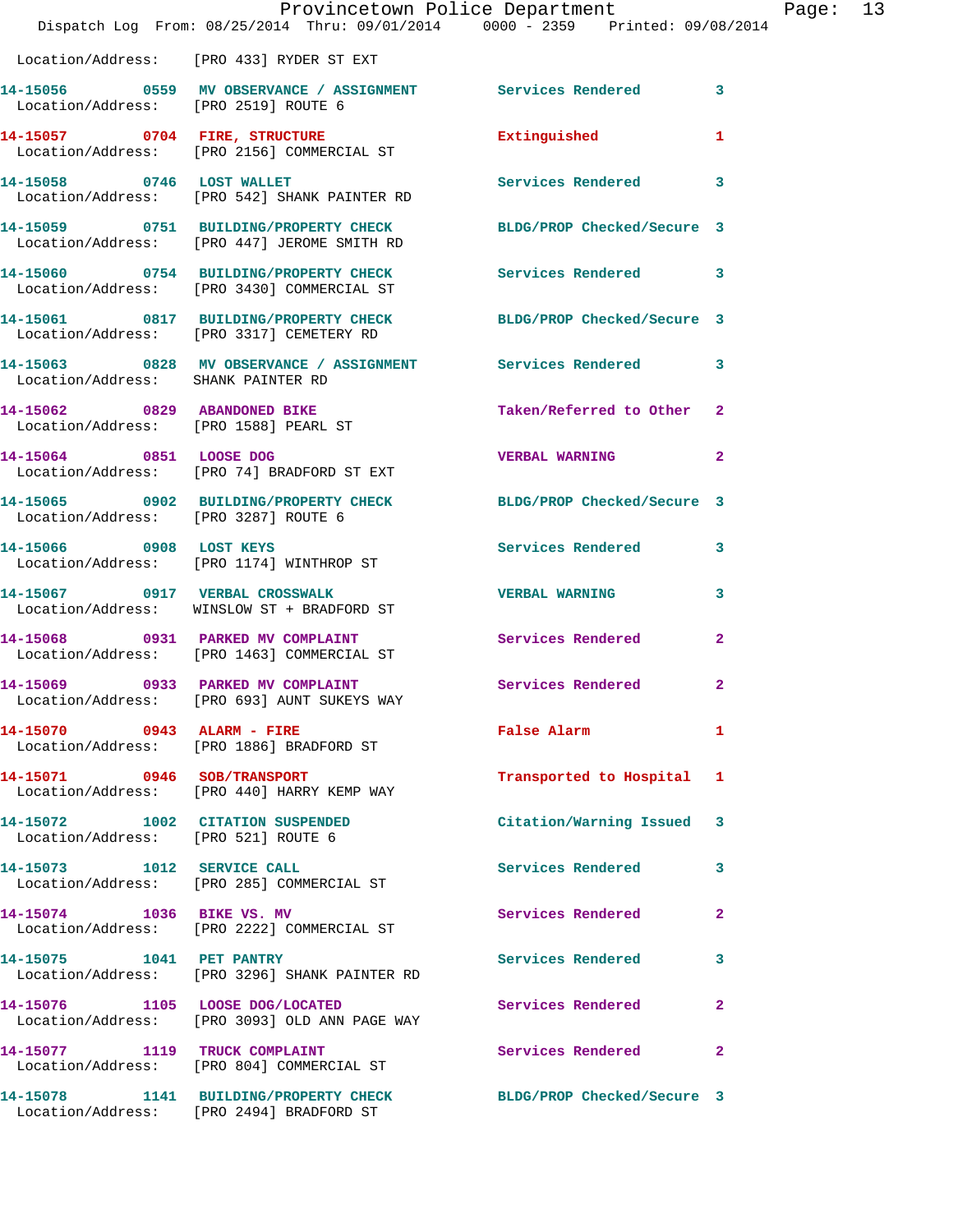|                                       | Provincetown Police Department                                                                                 |                                                                                                                                                                                                                                |                         | Page: 14     |  |
|---------------------------------------|----------------------------------------------------------------------------------------------------------------|--------------------------------------------------------------------------------------------------------------------------------------------------------------------------------------------------------------------------------|-------------------------|--------------|--|
|                                       | 14-15079 1146 ANIMAL CONTROL ISSUE Services Rendered 2<br>Location/Address: [PRO 2397] PEARL ST                |                                                                                                                                                                                                                                |                         |              |  |
|                                       | 14-15080 1149 VERBAL CARE/NO LICENSE WERBAL WARNING 3<br>Location: [PRO 3431] LOPES SQUARE                     |                                                                                                                                                                                                                                |                         |              |  |
| Location/Address: [PRO 1270] ALDEN ST | 14-15081 1202 NOISE COMPLAINT/ONGOING SPOKEN TO                                                                |                                                                                                                                                                                                                                | $\mathbf{3}$            |              |  |
|                                       | 14-15082 1219 SQUIRREL PROBLEM Services Rendered 2<br>Location/Address: [PRO 706] BAYBERRY AVE                 |                                                                                                                                                                                                                                |                         |              |  |
|                                       | 14-15083 1304 PARK, WALK & TALK 1988 Services Rendered 2<br>Location/Address: [PRO 208] COMMERCIAL ST          |                                                                                                                                                                                                                                |                         |              |  |
|                                       | 14-15084 1306 BUILDING/PROPERTY CHECK BLDG/PROP Checked/Secure 3<br>Location/Address: [PRO 1985] COMMERCIAL ST |                                                                                                                                                                                                                                |                         |              |  |
|                                       | 14-15086 1355 LOST GOLD BRACELET<br>Location/Address: [PRO 542] SHANK PAINTER RD                               | Services Rendered 3                                                                                                                                                                                                            |                         |              |  |
|                                       | 14-15087 1405 PARK, WALK & TALK (Services Rendered 2)<br>Location/Address: [PRO 3277] SANDY HILL LN            |                                                                                                                                                                                                                                |                         |              |  |
|                                       | 14-15088 1415 DIABETIC/EVALUATION<br>Location/Address: [PRO 94] BRADFORD ST                                    | PATIENT REFUSAL 1                                                                                                                                                                                                              |                         | $\mathbf{1}$ |  |
|                                       | 14-15089 1424 BUILDING/PROPERTY CHECK BLDG/PROP Checked/Secure 3<br>Location/Address: [PRO 519] RACE POINT RD  |                                                                                                                                                                                                                                |                         |              |  |
| Location/Address: [PRO 571] ALDEN ST  | 14-15090 1431 BUILDING/PROPERTY CHECK BLDG/PROP Checked/Secure 3                                               |                                                                                                                                                                                                                                |                         |              |  |
|                                       | 14-15091 1454 FOLLOW UP<br>Location/Address: [PRO 3450] JEROME SMITH RD                                        | Could Not Locate 2                                                                                                                                                                                                             |                         |              |  |
| 14-15092 1458 HAZARDS                 | Location/Address: [PRO 2521] ROUTE 6                                                                           | Could Not Locate 2                                                                                                                                                                                                             |                         |              |  |
| Location/Address: [PRO 3222] ALDEN ST | 14-15093 1554 MEDICAL EMERGENCY                                                                                | Transported to Hospital 1                                                                                                                                                                                                      |                         |              |  |
|                                       | 14-15094 1614 COMPLAINT - STREET PERFORMERS<br>Location/Address: [PRO 196] COMMERCIAL ST                       | SPOKEN TO                                                                                                                                                                                                                      | $\overline{\mathbf{3}}$ |              |  |
| 14-15095 1623 FOLLOW UP               | Location/Address: [PRO 542] SHANK PAINTER RD                                                                   | SPOKEN TO                                                                                                                                                                                                                      | $\overline{2}$          |              |  |
|                                       | 14-15096 1646 LOST PRESCRIPTION EYEGLASSES Services Rendered 3<br>Location/Address: [PRO 542] SHANK PAINTER RD |                                                                                                                                                                                                                                |                         |              |  |
| Location/Address: ROUTE 6             | 14-15097 1655 MV OBSERVANCE / ASSIGNMENT Services Rendered 3                                                   |                                                                                                                                                                                                                                |                         |              |  |
|                                       | 14-15098 1658 MEDICAL EMERGENCY<br>Location/Address: [PRO 3184] COMMERCIAL ST                                  | Transported to Hospital 1                                                                                                                                                                                                      |                         |              |  |
|                                       | 14-15099    1659    FOLLOW UP<br>Location/Address: [PRO 290] COMMERCIAL ST                                     | Services Rendered                                                                                                                                                                                                              | $\mathbf{2}$            |              |  |
|                                       | 14-15100 1711 MEDICAL EMERGENCY<br>Location/Address: [PRO 259] COMMERCIAL ST                                   | Transported to Hospital 1                                                                                                                                                                                                      |                         |              |  |
|                                       | 14-15101 1728 ANIMAL CALL<br>Location/Address: [PRO 3287] ROUTE 6                                              | Could Not Locate                                                                                                                                                                                                               | $\mathbf{2}$            |              |  |
|                                       | 14-15102 1736 BUILDING/PROPERTY CHECK Services Rendered 3<br>Location/Address: [PRO 75] CAPTAIN BERTIE RD      |                                                                                                                                                                                                                                |                         |              |  |
|                                       | 14-15103 1827 NOISE COMPLAINT                                                                                  | SPOKEN TO AND TO A REAL PROPERTY OF THE SPOKEN OF THE STATE OF THE SPOKEN OF THE SPOKEN OF THE SPOKEN OF THE SPOKEN OF THE SPOKEN OF THE SPOKEN OF THE SPOKEN OF THE SPOKEN OF THE SPOKEN OF THE SPOKEN OF THE SPOKEN OF THE S | 3                       |              |  |

Location/Address: [PRO 290] COMMERCIAL ST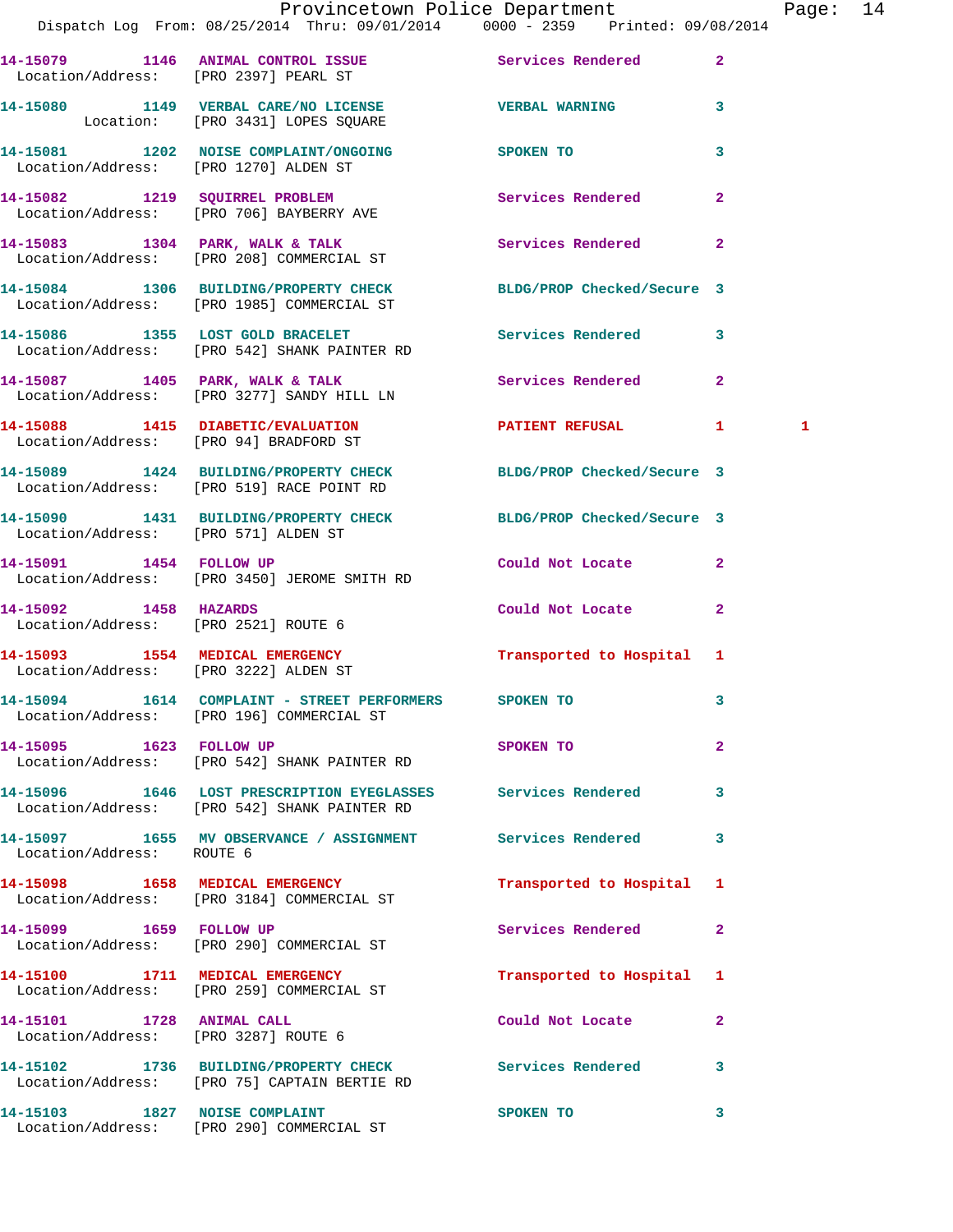|                                                                          | 14-15104 1846 MEDICAL EMERGENCY<br>Location/Address: [PRO 440] HARRY KEMP WAY                               | Transported to Hospital 1  |                |
|--------------------------------------------------------------------------|-------------------------------------------------------------------------------------------------------------|----------------------------|----------------|
| 14-15105 1902 MEDICAL EMERGENCY<br>Location/Address: [PRO 3287] ROUTE 6  |                                                                                                             | Transported to Hospital 1  |                |
|                                                                          | 14-15106 1907 COMPLAINT - STREET PERFORMERS Services Rendered<br>Location/Address: [PRO 2163] COMMERCIAL ST |                            | 3              |
|                                                                          | 14-15107 1913 ASSIST AGENCY / MUTUAL AID Services Rendered<br>Location/Address: [PRO 1892] SHANK PAINTER RD |                            | 3              |
|                                                                          | 14-15108 1916 COMPLAINT - STREET PERFORMERS Services Rendered<br>Location/Address: [PRO 306] COMMERCIAL ST  |                            | 3              |
|                                                                          | 14-15109 1932 BUILDING/PROPERTY CHECK<br>Location/Address: [PRO 2577] BRADFORD ST                           | BLDG/PROP Checked/Secure 3 |                |
|                                                                          | 14-15111 1938 PARK, WALK & TALK<br>Location/Address: [PRO 3094] COMMERCIAL ST                               | Services Rendered          | $\overline{2}$ |
| 14-15110 1940 BAR CHECK                                                  | Location/Address: [PRO 3947] BRADFORD ST                                                                    | Services Rendered          | $\mathbf{2}$   |
| 14-15112 1946 DISTURBANCE<br>Location/Address: [PRO 414] CONWELL ST      |                                                                                                             | Services Rendered          | $\mathbf{1}$   |
|                                                                          | 14-15113 2016 BUILDING/PROPERTY CHECK                                                                       | BLDG/PROP Checked/Secure 3 |                |
|                                                                          | Location/Address: [PRO 175] COMMERCIAL ST<br>14-15114 2017 NOISE COMPLAINT                                  | Services Rendered 3        |                |
|                                                                          | Location/Address: [PRO 3401] COMMERCIAL ST<br>14-15116 2028 BUILDING/PROPERTY CHECK                         | BLDG/PROP Checked/Secure 3 |                |
|                                                                          | Location/Address: [PRO 530] SHANK PAINTER RD<br>14-15115 2031 BUILDING/PROPERTY CHECK                       | BLDG/PROP Checked/Secure 3 |                |
|                                                                          | Location/Address: [PRO 3259] MACMILLAN WHARF                                                                |                            |                |
| Location/Address: [PRO 2513] ROUTE 6                                     | 14-15117 2049 ASSIST AGENCY / MUTUAL AID                                                                    | <b>Services Rendered</b>   | 3              |
|                                                                          | 14-15118 2056 MV OBSERVANCE / ASSIGNMENT<br>Location/Address: HOWLAND ST + BRADFORD ST                      | Services Rendered 3        |                |
|                                                                          | 14-15119 2137 FOUND WALLET/RETURNED<br>Location/Address: [PRO 542] SHANK PAINTER RD                         | Services Rendered          | 3              |
| 14-15120 2154 PARK, WALK & TALK<br>Location/Address: COMMERCIAL ST       |                                                                                                             | Services Rendered          | $\overline{2}$ |
| 14-15121 2212 FOUND CELL PHONE                                           | Location/Address: [PRO 3197] COMMERCIAL ST                                                                  | <b>Services Rendered</b>   | 3              |
| 14-15122 2215 COMPLAINT                                                  | Location/Address: [PRO 3633] COMMERCIAL ST                                                                  | Services Rendered          | 3              |
| Location/Address: [PRO 554] TREMONT ST                                   | 14-15123 2235 BUILDING/PROPERTY CHECK                                                                       | BLDG/PROP Checked/Secure 3 |                |
| 14-15124 2243 MEDICAL EMERGENCY<br>Location/Address: [PRO 787] CENTER ST |                                                                                                             | Transported to Hospital 1  |                |
| Location/Address: [EAS] STATE HWY                                        | 14-15125 2247 ASSIST AGENCY / EASTHAM PD Taken/Referred to Other 3                                          |                            |                |
| 14-15126 2308 NOISE COMPLAINT                                            | Location/Address: ATLANTIC AVE + COMMERCIAL ST                                                              | Unfounded                  | 3              |
| 14-15127 2322 BAR CHECK                                                  |                                                                                                             | LICENSING/NO ACTION 2      |                |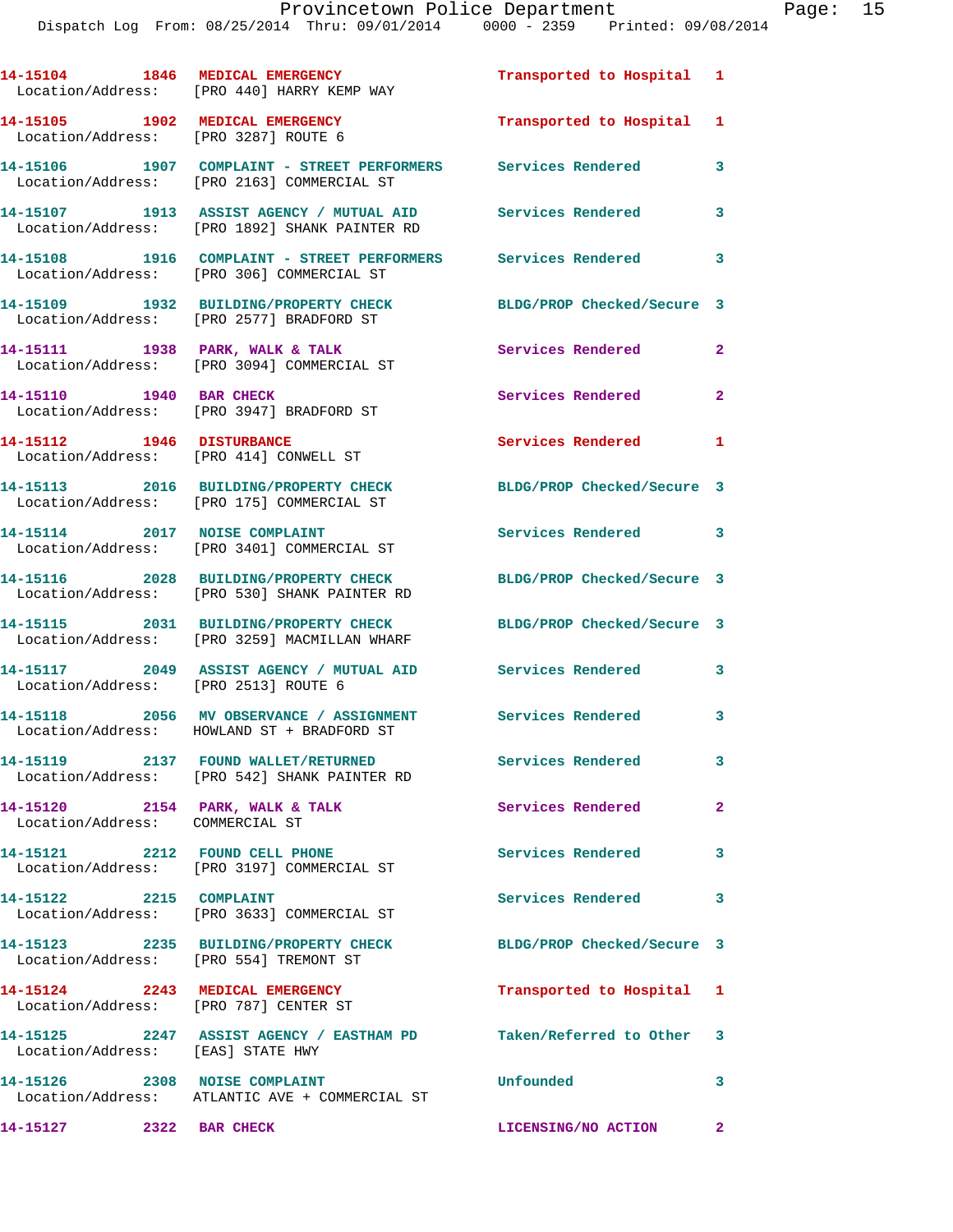|                                                                    | Provincetown Police Department<br>Dispatch Log From: 08/25/2014 Thru: 09/01/2014 0000 - 2359 Printed: 09/08/2014 |                            |              | Page: 16 |  |
|--------------------------------------------------------------------|------------------------------------------------------------------------------------------------------------------|----------------------------|--------------|----------|--|
|                                                                    | Location/Address: [PRO 2832] COMMERCIAL ST                                                                       |                            |              |          |  |
|                                                                    | 14-15128 2323 BAR CHECK<br>Location/Address: [PRO 3331] COMMERCIAL ST                                            | LICENSING/NO ACTION 2      |              |          |  |
|                                                                    | 14-15129 2324 MEDICAL EMERGENCY<br>Location/Address: [PRO 208] COMMERCIAL ST                                     | PATIENT REFUSAL            | $\mathbf{1}$ |          |  |
|                                                                    | 14-15131 2345 BAR CHECK<br>Location/Address: [PRO 2737] COMMERCIAL ST                                            | LICENSING/NO ACTION        | $\mathbf{2}$ |          |  |
| 14-15132 2348 BAR CHECK                                            | Location/Address: [PRO 399] COMMERCIAL ST                                                                        | LICENSING/NO ACTION        | $\mathbf{2}$ |          |  |
|                                                                    | 14-15133 2353 MEDICAL EMERGENCY<br>Location/Address: [PRO 1705] COMMERCIAL ST                                    | PATIENT REFUSAL 1          |              |          |  |
|                                                                    | 14-15135 2354 BUILDING/PROPERTY CHECK BLDG/PROP Checked/Secure 3<br>Location/Address: [PRO 488] MAYFLOWER AVE    |                            |              |          |  |
|                                                                    | 14-15134 2358 BAR CHECK<br>Location/Address: [PRO 221] COMMERCIAL ST                                             | LICENSING/NO ACTION 2      |              |          |  |
| For Date: $08/30/2014$ - Saturday                                  |                                                                                                                  |                            |              |          |  |
|                                                                    | 14-15136 0007 BUILDING/PROPERTY CHECK BLDG/PROP Checked/Secure 3<br>Location/Address: [PRO 440] HARRY KEMP WAY   |                            |              |          |  |
|                                                                    | 14-15137 0010 BAR CHECK<br>Location/Address: [PRO 208] COMMERCIAL ST                                             | LICENSING/NO ACTION 2      |              |          |  |
|                                                                    | 14-15139 0012 BUILDING/PROPERTY CHECK BLDG/PROP Checked/Secure 3<br>Location/Address: [PRO 182] COMMERCIAL ST    |                            |              |          |  |
|                                                                    | 14-15138 0014 BUILDING/PROPERTY CHECK<br>Location/Address: [PRO 2500] COMMERCIAL ST                              | BLDG/PROP Checked/Secure 3 |              |          |  |
| 14-15140 0017 DISTURBANCE<br>Location/Address: CONANT ST           |                                                                                                                  | No Action Required 1       |              |          |  |
|                                                                    | 14-15142 0036 BUILDING/PROPERTY CHECK BLDG/PROP Checked/Secure 3<br>Location/Address: [PRO 385] COMMERCIAL ST    |                            |              |          |  |
|                                                                    | 14-15143 0116 MEDICAL EMERGENCY<br>Location/Address: [PRO 1892] SHANK PAINTER RD                                 | <b>PATIENT REFUSAL</b>     | 1            |          |  |
|                                                                    | 14-15144 0117 DISTURBANCE<br>Location/Address: [PRO 2704] COMMERCIAL ST                                          | SPOKEN TO                  | $\mathbf{1}$ |          |  |
|                                                                    | 14-15146 0153 ANIMAL CALL<br>Location/Address: [PRO 1790] BRADFORD ST                                            | Services Rendered 2        |              |          |  |
|                                                                    | 14-15147 0203 BUILDING/PROPERTY CHECK<br>Location/Address: [PRO 545] SHANK PAINTER RD                            | BLDG/PROP Checked/Secure 3 |              |          |  |
| Location/Address: FREEMAN ST                                       | 14-15148 0210 BUILDING/PROPERTY CHECK BLDG/PROP Checked/Secure 3                                                 |                            |              |          |  |
| 14-15149 0216 NOISE CHECK<br>Location/Address: [PRO 1270] ALDEN ST |                                                                                                                  | No Action Required 3       |              |          |  |
|                                                                    | 14-15150 0216 MV OBSERVANCE / ASSIGNMENT No Action Required 3<br>Location/Address: BRADFORD ST + RYDER ST        |                            |              |          |  |
|                                                                    | 14-15151 0221 MV STOP<br>Location/Address: [PRO 37] BRADFORD ST                                                  | No Action Required         | 3            |          |  |
| 14-15152 0320 LOBBY TRAFFIC                                        | Location/Address: [PRO 542] SHANK PAINTER RD                                                                     | Services Rendered 2        |              | 29       |  |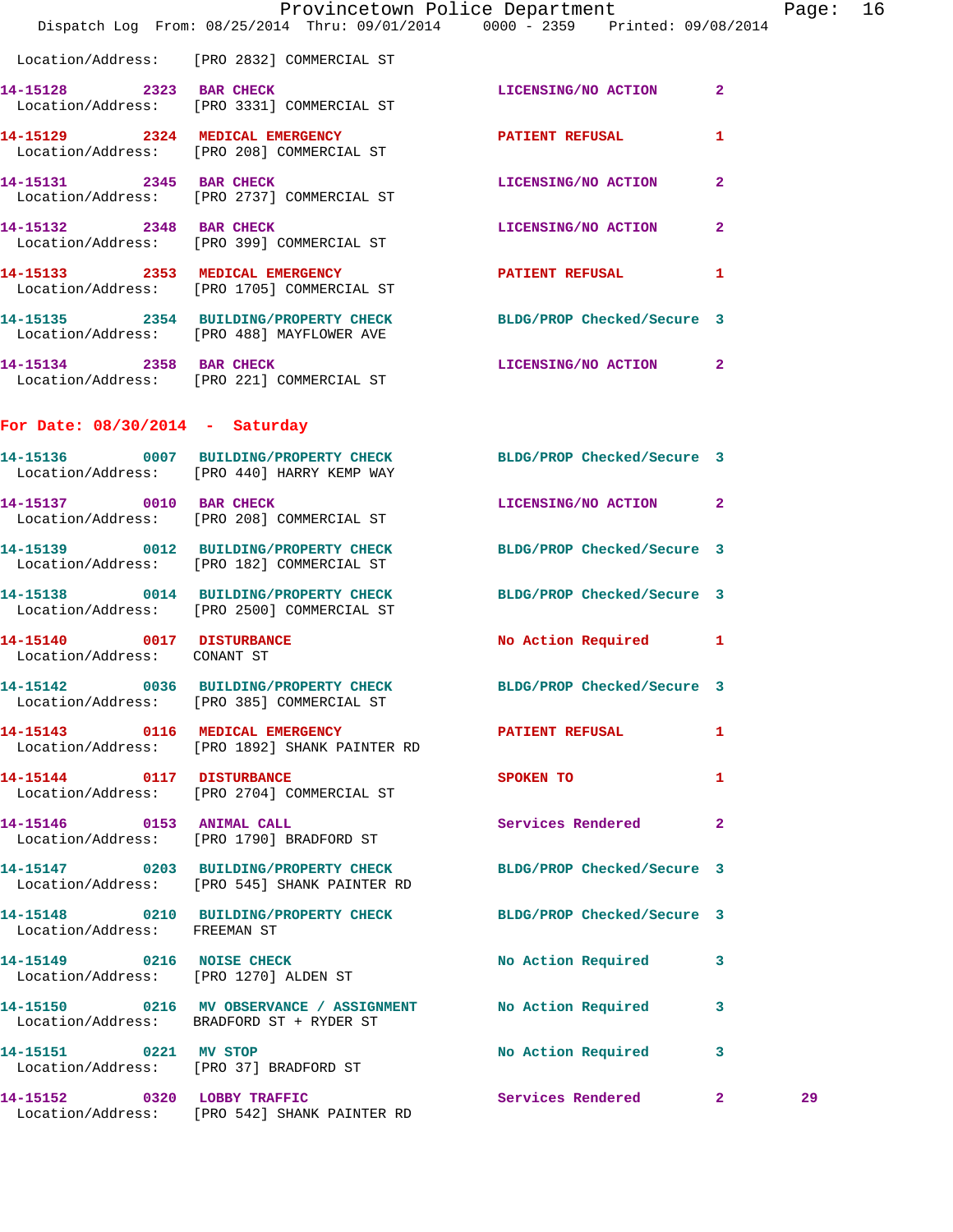|                                                              |                                                                                                                   | Provincetown Police Department | Page: 17     |  |
|--------------------------------------------------------------|-------------------------------------------------------------------------------------------------------------------|--------------------------------|--------------|--|
|                                                              | Dispatch Log From: 08/25/2014 Thru: 09/01/2014 0000 - 2359 Printed: 09/08/2014                                    |                                |              |  |
|                                                              | 14-15153 0320 BUILDING/PROPERTY CHECK BLDG/PROP Checked/Secure 3<br>Location/Address: [PRO 516] RACE POINT RD     |                                |              |  |
|                                                              | 14-15154 0350 BUILDING/PROPERTY CHECK BLDG/PROP Checked/Secure 3<br>Location/Address: [PRO 2206] COMMERCIAL ST    |                                |              |  |
| Location/Address: [PRO 2] ALDEN ST                           | 14-15155 0427 BUILDING/PROPERTY CHECK BLDG/PROP Checked/Secure 3                                                  |                                |              |  |
|                                                              | 14-15156 0441 BUILDING/PROPERTY CHECK<br>Location/Address: [PRO 3259] MACMILLAN WHARF                             | BLDG/PROP Checked/Secure 3     |              |  |
|                                                              | 14-15157 0545 BUILDING/PROPERTY CHECK BLDG/PROP Checked/Secure 3<br>Location/Address: [PRO 447] JEROME SMITH RD   |                                |              |  |
|                                                              |                                                                                                                   |                                |              |  |
|                                                              | 14-15159 0603 BUILDING/PROPERTY CHECK BLDG/PROP Checked/Secure 3<br>Location/Address: [PRO 1778] SHANK PAINTER RD |                                |              |  |
|                                                              | 14-15160 0607 MV OBSERVANCE / ASSIGNMENT Services Rendered 3<br>Location/Address: [PRO 542] SHANK PAINTER RD      |                                |              |  |
|                                                              | 14-15161 0656 WATER LEAK<br>Location/Address: [PRO 132] COMMERCIAL ST                                             | Services Rendered 3            |              |  |
| Location/Address: [PRO 3287] ROUTE 6                         | 14-15162 0759 BUILDING/PROPERTY CHECK BLDG/PROP Checked/Secure 3                                                  |                                |              |  |
|                                                              | 14-15163 0807 PARK, WALK & TALK 3 Services Rendered 2<br>Location/Address: [PRO 526] RYDER ST EXT                 |                                |              |  |
| 14-15164 0830 COMPLAINT                                      | Location/Address: NELSON AVE + STEARNS AVE                                                                        | Services Rendered 3            |              |  |
|                                                              | 14-15165 0845 BUILDING/PROPERTY CHECK BLDG/PROP Checked/Secure 3<br>Location/Address: [PRO 447] JEROME SMITH RD   |                                |              |  |
|                                                              | 14-15166 0918 MV OBSERVANCE / ASSIGNMENT Services Rendered 3<br>Location/Address: ROUTE 6 + SNAIL RD              |                                |              |  |
| 14-15167 0945 MV STOP<br>Location/Address: [PRO 521] ROUTE 6 |                                                                                                                   | <b>VERBAL WARNING</b>          | 3            |  |
|                                                              | 14-15168 0955 BUILDING/PROPERTY CHECK<br>Location/Address: [PRO 2543] MACMILLAN WHARF                             | BLDG/PROP Checked/Secure 3     |              |  |
|                                                              | Location/Address: [PRO 536] SHANK PAINTER RD                                                                      | <b>Services Rendered</b>       | $\mathbf{2}$ |  |
|                                                              | 14-15170 1115 MEDICAL EMERGENCY<br>Location/Address: [PRO 2922] GEORGES PATH                                      | <b>PATIENT REFUSAL</b>         | 1            |  |

14-15172 1137 PARK, WALK & TALK **Services Rendered** 2 Location/Address: [PRO 181] COMMERCIAL ST

Location/Address: [PRO 2] ALDEN ST

**14-15173 1211 BUILDING/PROPERTY CHECK BLDG/PROP Checked/Secure 3**  Location/Address: [PRO 2500] COMMERCIAL ST

**14-15174 1214 BUILDING/PROPERTY CHECK BLDG/PROP Checked/Secure 3** 

**14-15175 1226 BUILDING/PROPERTY CHECK BLDG/PROP Checked/Secure 3**  Location/Address: [PRO 571] ALDEN ST

Location/Address: [PRO 2483] COMMERCIAL ST

**14-15177 1238 MV ACCIDENT Services Rendered 1**  Location/Address: [PRO 1031] OFF CEMETERY RD

**14-15176 1228 ANIMAL CALL SPOKEN TO 2**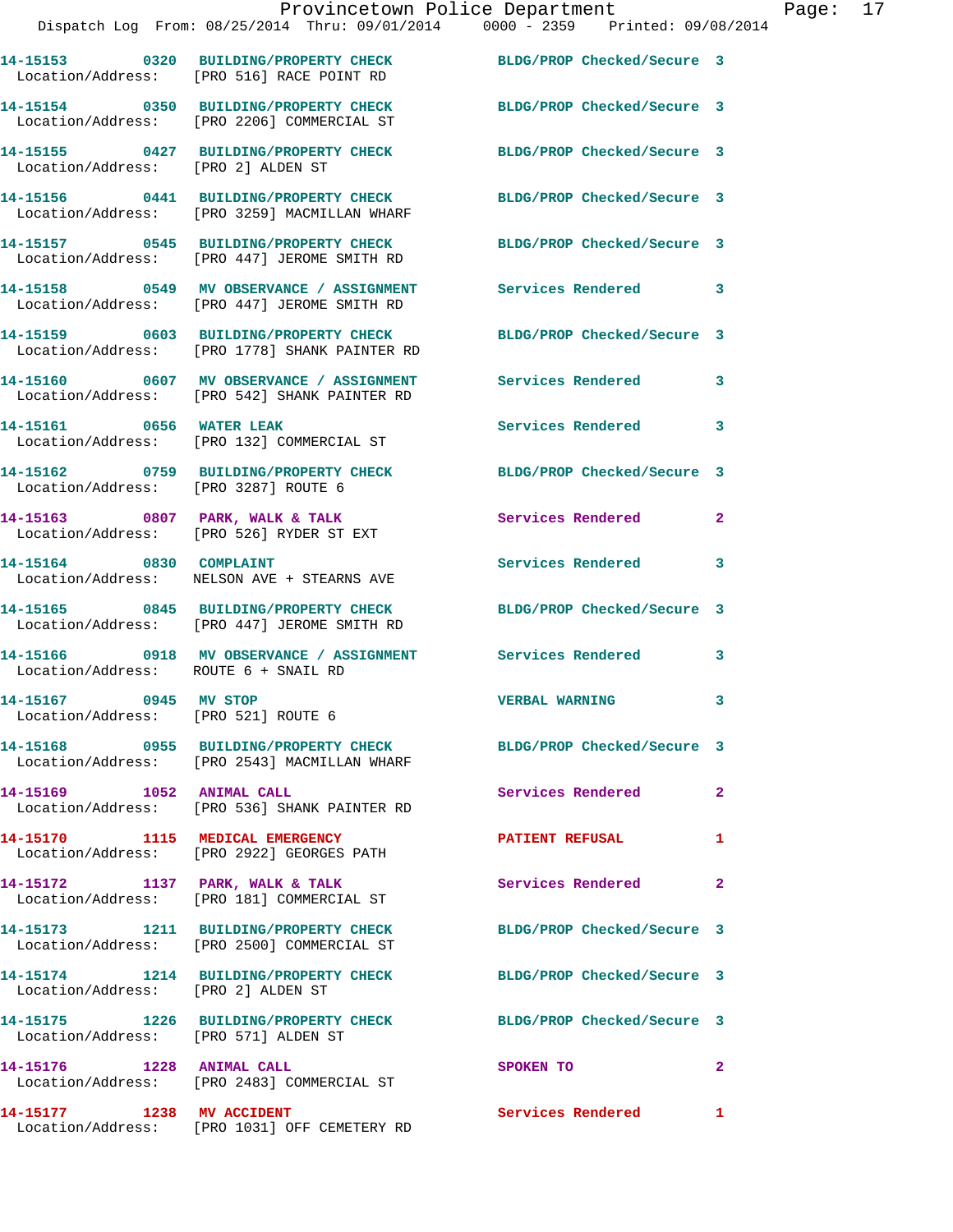Dispatch Log From: 08/25/2014 Thru: 09/01/2014 0000 - 2359 Printed: 09/08/2014 14-15178 1249 ASSIST CITIZEN No Action Required 3 Location/Address: ROUTE 6 + CONWELL ST

**14-15179 1252 ASSAULT Services Rendered 1 1**  Location/Address: [PRO 3768] COMMERCIAL ST **14-15180 1302 MV HIT & RUN PATIENT REFUSAL 2**  Location/Address: [PRO 165] COMMERCIAL ST **14-15181 1303 PARK, WALK & TALK SPOKEN TO 2**  Location/Address: [PRO 3296] SHANK PAINTER RD **14-15182 1328 MV STOP VERBAL WARNING 3**  Location/Address: [PRO 16] BRADFORD ST 14-15183 1331 MEDICAL EMERGENCY PATIENT REFUSAL 1 Location/Address: [PRO 2520] PRINCE ST **14-15184 1351 MV STOP VERBAL WARNING 3**  Location/Address: [PRO 3670] SHANK PAINTER RD **14-15185 1411 BUILDING/PROPERTY CHECK BLDG/PROP Checked/Secure 3**  Location/Address: [PRO 3318] CEMETERY RD **14-15186 1523 MEDICAL EMERGENCY Transported to Hospital 1**  Location/Address: [PRO 440] HARRY KEMP WAY **14-15188 1536 ANIMAL CALL/DOG IN CAR Could Not Locate 2**  Location/Address: [PRO 94] BRADFORD ST

**14-15189 1547 ANIMAL CALL/DOG IN CAR Services Rendered 2**  Location/Address: [PRO 94] BRADFORD ST

14-15192 1610 PARK, WALK & TALK Services Rendered 2

**14-15193 1630 LARCENY FROM TENT Investigated 2**  Location/Address: [PRO 564] BAYBERRY AVE

**14-15194 1635 BOAT/HARBORMASTER Services Rendered 2**  Location/Address: [PRO 831] COMMERCIAL ST

**14-15195 1646 MV OBSERVANCE / ASSIGNMENT No Action Required 3**  Location/Address: BRADFORD ST + STANDISH ST **14-15196 1654 MV STOP VERBAL WARNING 3** 

**14-15197 1703 COMPLAINT Services Rendered 3** 

Location/Address: BRADFORD ST

**14-15199 1725 MEDICAL EMERGENCY Transported to Hospital 1**  Location/Address: [PRO 3259] MACMILLAN WHARF

Location/Address: [PRO 3440] ROUTE 6

Location/Address: [PRO 2521] ROUTE 6

**14-15202 1753 MV STOP VERBAL WARNING 3** 

**14-15190 1548 MV ACCIDENT Services Rendered 1**  Location/Address: [PRO 526] RYDER ST EXT

**14-15191 1550 ASSIST AGENCY / MUTUAL AID SPOKEN TO 3**  Location/Address: [PRO 1865] COMMERCIAL ST

Location: CENTER ROAM

Location/Address: [PRO 105] COMMERCIAL ST

Location/Address: [PRO 1938] BRADFORD ST

**14-15198 1712 COMPLAINT GONE ON ARRIVAL 3** 

**14-15200 1743 MV OBSERVANCE / ASSIGNMENT Services Rendered 3** 

**14-15201 1747 MV STOP Citation/Warning Issued 3**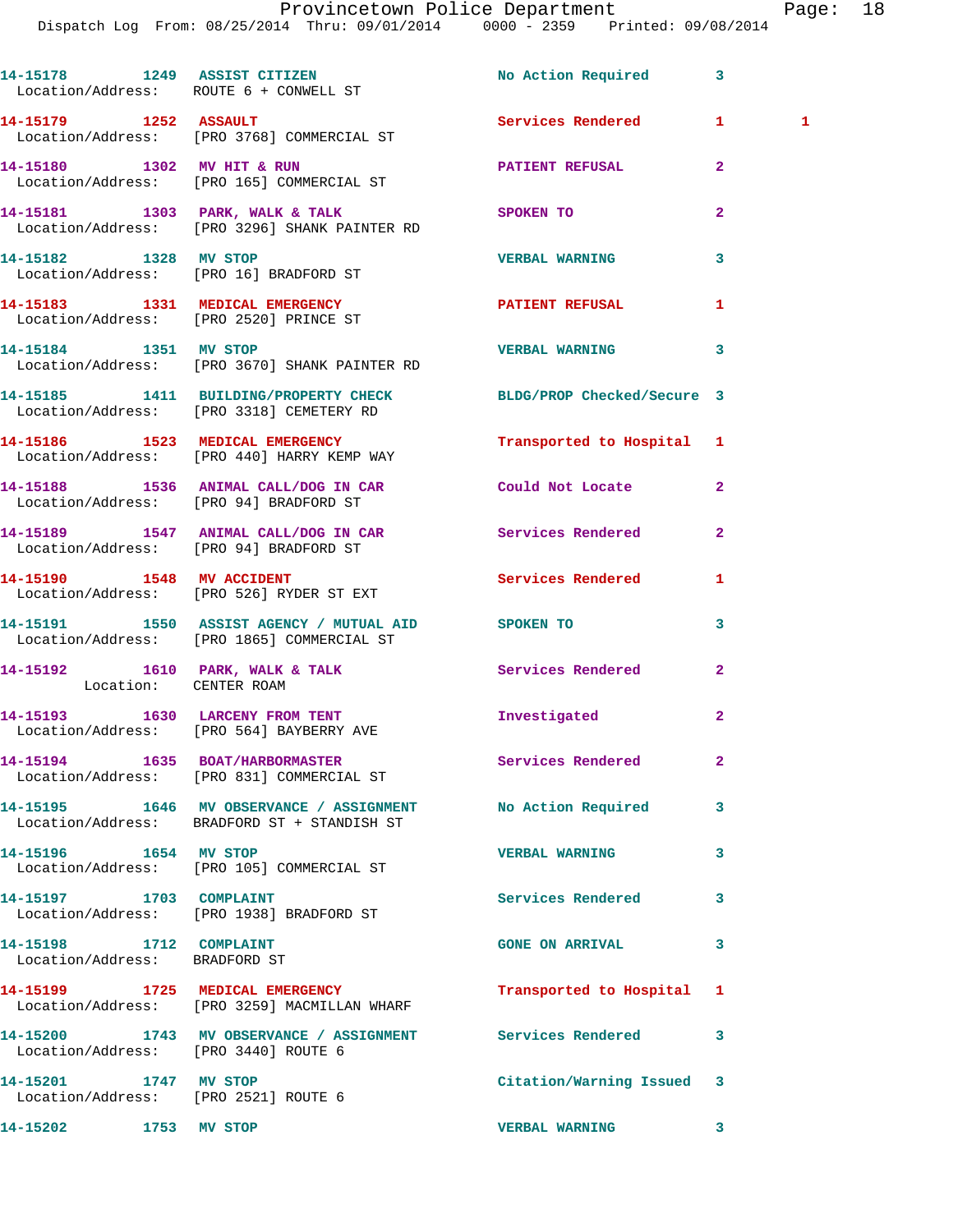|                                                               | Provincetown Police Department<br>Dispatch Log From: 08/25/2014 Thru: 09/01/2014 0000 - 2359 Printed: 09/08/2014 |                          |              |
|---------------------------------------------------------------|------------------------------------------------------------------------------------------------------------------|--------------------------|--------------|
| Location/Address: [PRO 595] BRADFORD ST                       |                                                                                                                  |                          |              |
| 14-15203 1753 MV STOP<br>Location/Address: [PRO 2521] ROUTE 6 |                                                                                                                  | <b>VERBAL WARNING</b>    | 3            |
| Location/Address: [PRO 2513] ROUTE 6                          | 14-15204 1758 MV OBSERVANCE / ASSIGNMENT Services Rendered                                                       |                          | 3            |
|                                                               | 14-15205 1809 FOUND NATIONAL PARK BOOK Services Rendered<br>Location/Address: [PRO 542] SHANK PAINTER RD         |                          | 3            |
| 14-15206 1816 MV STOP<br>Location/Address: [PRO 2513] ROUTE 6 |                                                                                                                  | <b>VERBAL WARNING</b>    | 3            |
| 14-15207 1822 ASSIST CITIZEN<br>Location/Address: ROUTE 6     |                                                                                                                  | <b>Services Rendered</b> | 3            |
|                                                               | 14-15208 1826 MEDICAL EMERGENCY<br>Location/Address: [PRO 3224] COMMERCIAL ST                                    | Transported to Hospital  | 1            |
|                                                               | 14-15209 1841 ANIMAL CRUELTY<br>Location/Address: [PRO 542] SHANK PAINTER RD                                     | Services Rendered        | 2            |
|                                                               | 14-15210 1913 ASSIST CITIZEN<br>Location/Address: [PRO 2741] COMMERCIAL ST                                       | <b>Services Rendered</b> | 3            |
|                                                               | 14-15211 1915 NOISE COMPLAINT<br>Location/Address: [PRO 290] COMMERCIAL ST                                       | SPOKEN TO                | 3            |
|                                                               | 14-15212 1928 PARK, WALK & TALK<br>Location/Address: [PRO 146] COMMERCIAL ST                                     | Services Rendered        | $\mathbf{2}$ |
| Location/Address: [PRO 2481] TREMONT ST                       | 14-15214 2003 BUILDING/PROPERTY CHECK BLDG/PROP Checked/Secure 3                                                 |                          |              |
| 14-15215 2009 MV STOP                                         | Location/Address: BRADFORD ST + WEST VINE ST                                                                     | <b>VERBAL WARNING</b>    | 3            |
|                                                               | 14-15216 2020 PARK, WALK & TALK<br>Location/Address: [PRO 105] COMMERCIAL ST                                     | Services Rendered        | $\mathbf{2}$ |
| 14-15218 2029 COMPLAINT                                       | Location/Address: [PRO 2750] COMMERCIAL ST                                                                       | Services Rendered        | 3            |
| 14-15219 2032 MV STOP<br>Location/Address: CARVER CT          |                                                                                                                  | <b>VERBAL WARNING</b>    | 3            |
|                                                               | 14-15220 2034 MEDICAL EMERGENCY<br>Location/Address: [PRO 3729] CARVER ST                                        | Transported to Hospital  | 1            |
| Location/Address: [PRO 3729] CARVER ST                        | 14-15222 2046 MEDICAL EMERGENCY/CODE 99                                                                          | Transported to Hospital  | 1            |
|                                                               | 14-15223 2143 PARKING COMPLAINT / GENERAL<br>Location/Address: [PRO 417] COMMERCIAL ST                           | <b>Vehicle Towed</b>     | 3            |
|                                                               | 14-15224 2208 PARK, WALK & TALK<br>Location/Address: [PRO 208] COMMERCIAL ST                                     | <b>Services Rendered</b> | $\mathbf{2}$ |
| 14-15226 2221 MV STOP<br>Location/Address: [PRO 2479] ROUTE 6 |                                                                                                                  | Citation/Warning Issued  | 3            |
| 14-15227 2233 MV STOP<br>Location/Address: [PRO 2518] ROUTE 6 |                                                                                                                  | <b>VERBAL WARNING</b>    | 3            |
|                                                               | 14-15228 2233 MEDICAL EMERGENCY<br>Location/Address: [PRO 178] COMMERCIAL ST                                     | Could Not Locate         | 3            |
|                                                               | 14-15229 2308 BUILDING/PROPERTY CHECK BLDG/PROP Checked/Secure 3<br>Location/Address: [PRO 175] COMMERCIAL ST    |                          |              |

Page: 19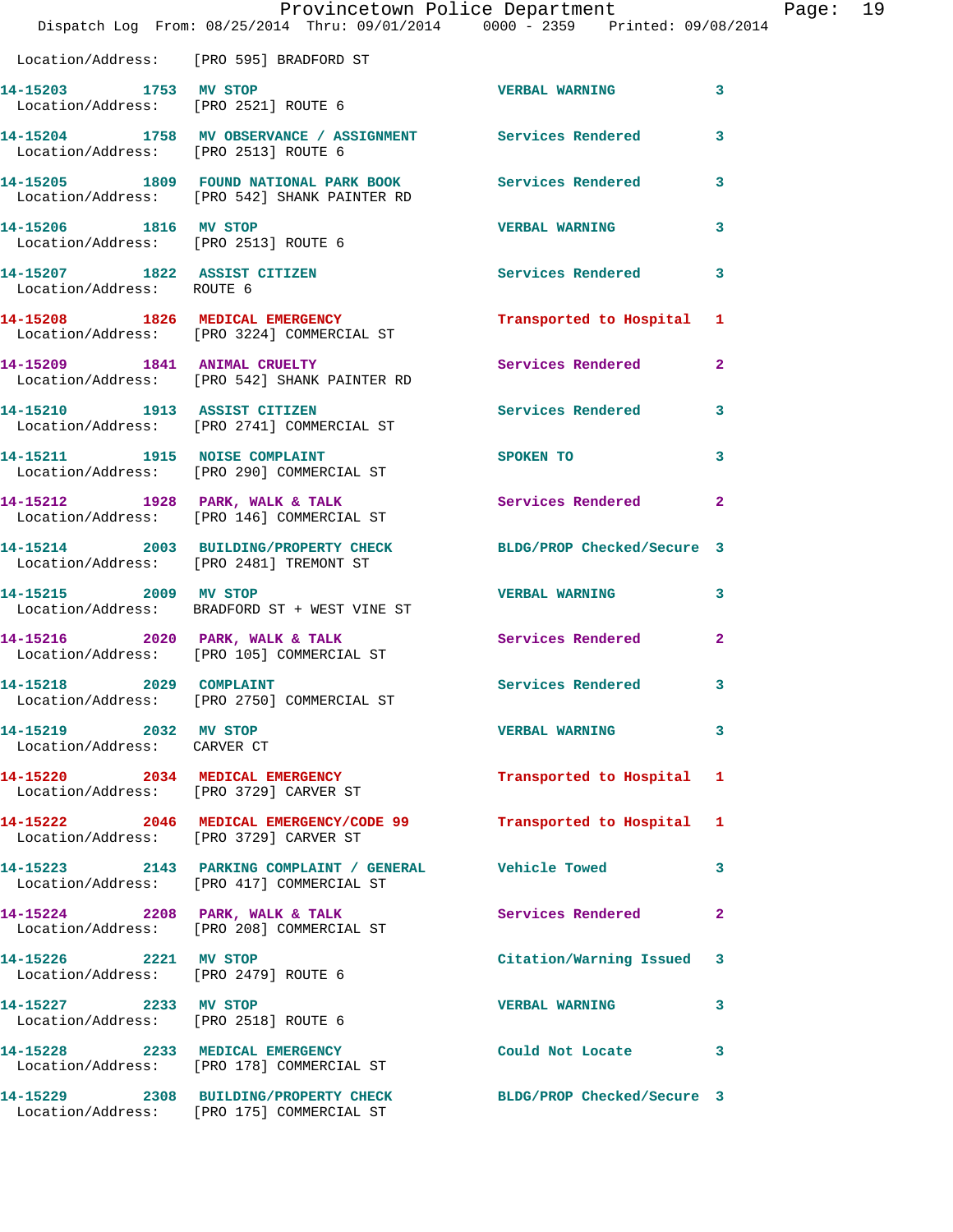|                                 | Dispatch Log From: 08/25/2014 Thru: 09/01/2014 0000 - 2359 Printed: 09/08/2014                                   | Provincetown Police Department |              | Page: 20 |  |
|---------------------------------|------------------------------------------------------------------------------------------------------------------|--------------------------------|--------------|----------|--|
|                                 | 14-15231 2324 PARKING COMPLAINT / GENERAL Services Rendered 3<br>Location/Address: [PRO 1337] COMMERCIAL ST      |                                |              |          |  |
|                                 | 14-15234 2330 BUILDING/PROPERTY CHECK BLDG/PROP Checked/Secure 3<br>Location/Address: [PRO 569] WINSLOW ST       |                                |              |          |  |
|                                 | 14-15233 2331 BUILDING/PROPERTY CHECK BLDG/PROP Checked/Secure 3<br>Location/Address: [PRO 2500] COMMERCIAL ST   |                                |              |          |  |
|                                 | 14-15232 2332 BUILDING/PROPERTY CHECK BLDG/PROP Checked/Secure 3<br>Location/Address: [PRO 530] SHANK PAINTER RD |                                |              |          |  |
|                                 | 14-15235 2339 BAR CHECK<br>Location/Address: [PRO 2737] COMMERCIAL ST                                            | LICENSING/NO ACTION 2          |              |          |  |
|                                 | 14-15236 2340 BAR CHECK<br>Location/Address: [PRO 272] COMMERCIAL ST                                             | LICENSING/NO ACTION            | $\mathbf{2}$ |          |  |
|                                 | 14-15237 2342 BUILDING/PROPERTY CHECK BLDG/PROP Checked/Secure 3<br>Location/Address: [PRO 2675] COMMERCIAL ST   |                                |              |          |  |
| 14-15238 2354 MV STOP           | Location/Address: BRADFORD ST + CARVER ST                                                                        | VERBAL WARNING 3               |              |          |  |
|                                 | 14-15239 2358 BUILDING/PROPERTY CHECK BLDG/PROP Checked/Secure 3<br>Location/Address: [PRO 1638] COMMERCIAL ST   |                                |              |          |  |
| For Date: $08/31/2014$ - Sunday |                                                                                                                  |                                |              |          |  |
|                                 | 14-15240 0003 LOBBY TRAFFIC<br>Location/Address: [PRO 542] SHANK PAINTER RD                                      | Services Rendered 2            |              | 27       |  |
|                                 | 14-15241 0012 BAR CHECK<br>Location/Address: [PRO 3443] COMMERCIAL ST                                            | LICENSING/NO ACTION            | $\mathbf{2}$ |          |  |
| 14-15242 0015 MV STOP           | Location/Address: RYDER ST + COMMERCIAL ST                                                                       | VERBAL WARNING 3               |              |          |  |
|                                 | 14-15243 0017 BUILDING/PROPERTY CHECK BLDG/PROP Checked/Secure 3<br>Location/Address: [PRO 440] HARRY KEMP WAY   |                                |              |          |  |
| 14-15244                        | 0022 BUILDING/PROPERTY CHECK<br>Location/Address: [PRO 175] COMMERCIAL ST                                        | BLDG/PROP Checked/Secure 3     |              |          |  |
|                                 | 14-15245 0026 BUILDING/PROPERTY CHECK<br>Location/Address: [PRO 306] COMMERCIAL ST                               | BLDG/PROP Checked/Secure 3     |              |          |  |
|                                 | 14-15246 0046 MEDICAL EMERGENCY<br>Location/Address: [PRO 433] RYDER ST EXT                                      | Transported to Hospital 1      |              |          |  |
|                                 | 14-15247 0047 BAR CHECK<br>Location/Address: [PRO 3236] COMMERCIAL ST                                            | LICENSING/NO ACTION            | $\mathbf{2}$ |          |  |
| Location/Address: FREEMAN ST    | 14-15249 0108 BUILDING/PROPERTY CHECK BLDG/PROP Checked/Secure 3                                                 |                                |              |          |  |
| 14-15250 0125 MV STOP           | Location/Address: [PRO 2539] RYDER ST EXT<br>Refer To $P/C$ : 14-223-AR                                          | Arrest(s) Made                 | 3            |          |  |
| 14-15251 0132 COMPLAINT         | Location/Address: [PRO 208] COMMERCIAL ST                                                                        | <b>No Action Required</b>      | 3            |          |  |
| 14-15252 0216 ASSIST CITIZEN    |                                                                                                                  | No Action Required             | 3            |          |  |

 Location/Address: [PRO 3276] COMMERCIAL ST **14-15253 0228 BUILDING/PROPERTY CHECK BLDG/PROP Checked/Secure 3**  Location/Address: [PRO 2500] COMMERCIAL ST

**14-15254 0231 BUILDING/PROPERTY CHECK BLDG/PROP Checked/Secure 3**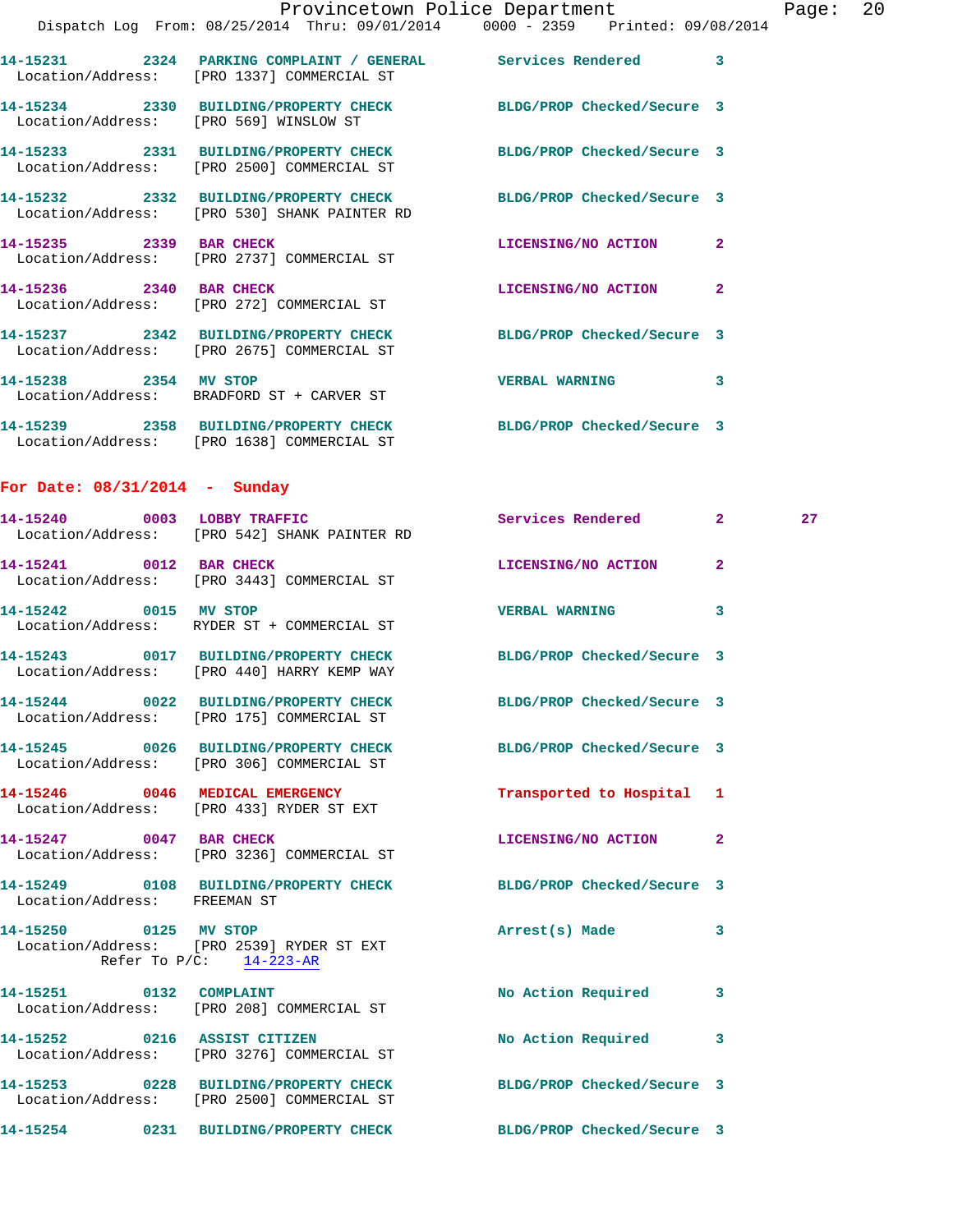|                                                        | Dispatch Log From: 08/25/2014 Thru: 09/01/2014 0000 - 2359 Printed: 09/08/2014                                    |                           |              |  |
|--------------------------------------------------------|-------------------------------------------------------------------------------------------------------------------|---------------------------|--------------|--|
|                                                        | Location/Address: [PRO 3256] COMMERCIAL ST                                                                        |                           |              |  |
|                                                        | 14-15255 0253 NOISE COMPLAINT<br>Location/Address: [PRO 1229] MOZART AVE                                          | <b>SPOKEN TO</b>          | 3            |  |
| Location/Address: [TRU] MOSES WAY                      | 14-15256 0336 ASSIST AGENCY / TRURO PD Taken/Referred to Other 3                                                  |                           |              |  |
|                                                        | 14-15257 0601 BUILDING/PROPERTY CHECK BLDG/PROP Checked/Secure 3<br>Location/Address: [PRO 1778] SHANK PAINTER RD |                           |              |  |
|                                                        | 14-15259 0609 BUILDING/PROPERTY CHECK BLDG/PROP Checked/Secure 3<br>Location/Address: [PRO 3259] MACMILLAN WHARF  |                           |              |  |
|                                                        | 14-15258 0612 BUILDING/PROPERTY CHECK BLD/PROP CHECKED UNSECUR 3<br>Location/Address: [PRO 519] RACE POINT RD     |                           |              |  |
|                                                        | 14-15260 0757 BIKE ABANDONED/REMOVED Services Rendered 2<br>Location/Address: [PRO 686] ATLANTIC AVE              |                           |              |  |
|                                                        | 14-15261 0806 MV OBSERVANCE / ASSIGNMENT Services Rendered 3<br>Location/Address: [PRO 2521] ROUTE 6              |                           |              |  |
|                                                        | 14-15262 0820 BUILDING/PROPERTY CHECK BLDG/PROP Checked/Secure 3<br>Location/Address: [PRO 447] JEROME SMITH RD   |                           |              |  |
|                                                        | 14-15263 0825 MEDICAL EMERGENCY<br>Location/Address: [PRO 882] FRITZ'S WAY                                        | PATIENT REFUSAL 1         |              |  |
|                                                        | 14-15264 0908 MV OBSERVANCE / ASSIGNMENT Services Rendered 3<br>Location/Address: HOWLAND ST + WILLOW DR          |                           |              |  |
|                                                        | 14-15266 0924 BUILDING/PROPERTY CHECK BLDG/PROP Checked/Secure 3<br>Location/Address: [PRO 16] BRADFORD ST        |                           |              |  |
|                                                        | 14-15267 0931 MV STOP<br>Location/Address: ANTHONY ST + BRADFORD ST                                               | Citation/Warning Issued 3 |              |  |
|                                                        | 14-15268 0952 MEDICAL EMERGENCY<br>Location/Address: [PRO 3670] SHANK PAINTER RD                                  | Transported to Hospital 1 |              |  |
| 14-15269 1006 MV COMPLAINT                             | Location/Address: [PRO 2837] CONANT ST                                                                            | Services Rendered 2       |              |  |
|                                                        | 14-15270 1018 FOUND CREDIT CARD<br>Location/Address: [PRO 1994] COMMERCIAL ST                                     | Services Rendered         | 3            |  |
| 14-15271 1033 MV STOP<br>Location/Address: BRADFORD ST |                                                                                                                   | Citation/Warning Issued 3 |              |  |
| 14-15272 1050 LOST WALLET                              | Location/Address: [PRO 542] SHANK PAINTER RD                                                                      | Services Rendered         | 3            |  |
|                                                        | 14-15273 1124 LOST PUERTO RICAN DL<br>Location/Address: [PRO 105] COMMERCIAL ST                                   | Services Rendered         | 3            |  |
|                                                        | 14-15274 1144 LOST CREDIT CARD<br>Location/Address: [PRO 105] COMMERCIAL ST                                       | Services Rendered         | 3            |  |
| 14-15276 1204 TRESPASS                                 | Location/Address: [PRO 2568] COMMERCIAL ST                                                                        | Services Rendered         | 2            |  |
|                                                        | 14-15275 1205 PARK, WALK & TALK<br>Location/Address: [PRO 105] COMMERCIAL ST                                      | <b>Services Rendered</b>  | $\mathbf{2}$ |  |
|                                                        | 14-15278 1228 LOST IPHONE 4S<br>Location/Address: [PRO 2243] COMMERCIAL ST                                        | <b>Services Rendered</b>  | 3            |  |
| 14-15279 1259 ALARM - GENERAL                          | Location/Address: [PRO 3195] COMMERCIAL ST                                                                        | SPOKEN TO                 | $\mathbf{1}$ |  |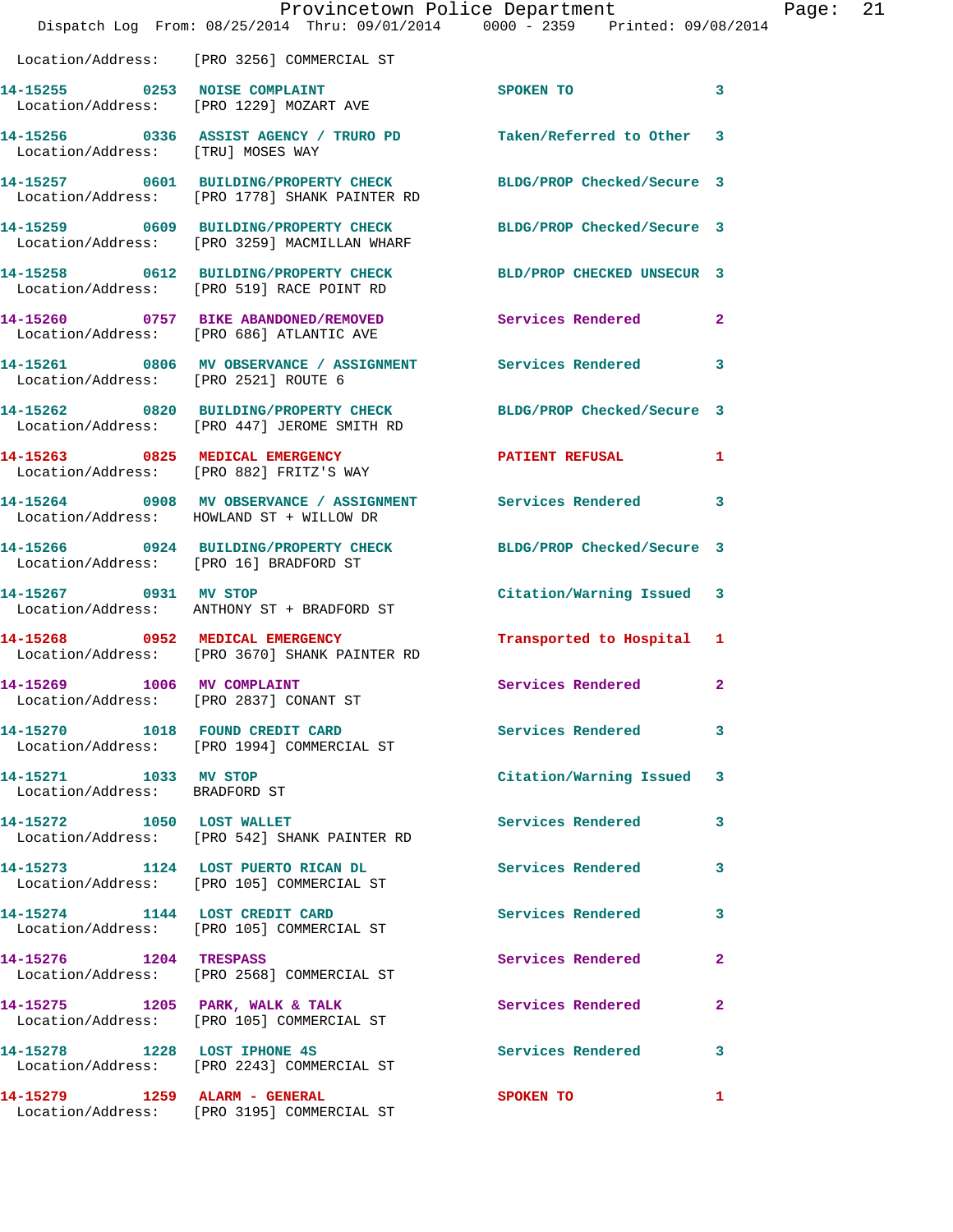|                                                               | Provincetown Police Department<br>Dispatch Log From: 08/25/2014 Thru: 09/01/2014 0000 - 2359 Printed: 09/08/2014 |                            |                |
|---------------------------------------------------------------|------------------------------------------------------------------------------------------------------------------|----------------------------|----------------|
|                                                               | 14-15280 1259 FOUND AM EX CARD<br>Location/Address: [PRO 542] SHANK PAINTER RD                                   | Services Rendered          | 3              |
|                                                               | 14-15281 1306 BUILDING/PROPERTY CHECK BLDG/PROP Checked/Secure 3<br>Location/Address: [PRO 2483] COMMERCIAL ST   |                            |                |
|                                                               | 14-15282 1325 MV STOP<br>Location/Address: [PRO 2277] BRADFORD ST                                                | <b>VERBAL WARNING</b>      | 3              |
| Location/Address: SNAIL RD + ROUTE 6                          | 14-15284 1338 STUCK ON DUNES/NPS ADVISED PATIENT REFUSAL                                                         |                            | 3              |
|                                                               | 14-15283 1339 MEDICAL EMERGENCY<br>Location/Address: [PRO 249] COMMERCIAL ST                                     | <b>PATIENT REFUSAL</b>     | 1              |
| Location/Address: ROUTE 6                                     | 14-15285 1343 ASSIST AGENCY / MUTUAL AID SPOKEN TO                                                               |                            | 3              |
| 14-15286 1410 M/V COMPLAINT                                   | Location/Address: WINTHROP ST + COMMERCIAL ST                                                                    | <b>VERBAL WARNING</b>      | $\overline{2}$ |
| Location/Address: [PRO 2521] ROUTE 6                          | 14-15287 1529 MV OBSERVANCE / ASSIGNMENT Services Rendered                                                       |                            | 3              |
| 14-15288 1536 MV STOP<br>Location/Address: ROUTE 6            |                                                                                                                  | Citation/Warning Issued    | 3              |
| 14-15289 1552 MV STOP<br>Location/Address: [PRO 2521] ROUTE 6 |                                                                                                                  | <b>VERBAL WARNING</b>      | 3              |
| 14-15290 1622 ALARM - FIRE                                    | Location/Address: [PRO 106] COMMERCIAL ST                                                                        | False Alarm                | 1              |
|                                                               | 14-15292 1637 MEDICAL EMERGENCY/DOT Transported to Hospital<br>Location/Address: [PRO 440] HARRY KEMP WAY        |                            | 1              |
| 14-15293 1711 ASSIST CITIZEN                                  | Location/Address: [PRO 3333] COMMERCIAL ST                                                                       | No Action Required         | 3              |
|                                                               | 14-15294 1729 MV STOP<br>Location/Address: BRADFORD ST + HANCOCK ST                                              | <b>VERBAL WARNING</b>      | 3              |
|                                                               | 14-15295 1816 PARK, WALK & TALK<br>Location/Address: [PRO 382] COMMERCIAL ST                                     | <b>Services Rendered</b>   |                |
|                                                               | 14-15296 1835 MV ACCIDENT/MINOR<br>Location/Address: LAW ST + COMMERCIAL ST                                      | Services Rendered          | 1              |
| 14-15297 1847 SHOPLIFTING                                     | Location/Address: [PRO 1714] COMMERCIAL ST                                                                       | <b>Services Rendered</b>   | 3              |
|                                                               | 14-15298 1859 FOUND WALLET/RETURNED<br>Location/Address: [PRO 146] COMMERCIAL ST                                 | <b>Services Rendered</b>   | 3              |
|                                                               | 14-15299 1954 BUILDING/PROPERTY CHECK<br>Location/Address: [PRO 519] RACE POINT RD                               | BLDG/PROP Checked/Secure 3 |                |
|                                                               | 14-15300 1959 ASSIST AGENCY / MUTUAL AID Services Rendered<br>Location/Address: [PRO 3259] MACMILLAN WHARF       |                            | 3              |
|                                                               | 14-15301 2005 MEDICAL EMERGENCY<br>Location/Address: [PRO 2539] RYDER ST EXT                                     | <b>Services Rendered</b>   | 1              |
| 14-15302 2018 MV COMPLAINT<br>Location/Address: COMMERCIAL ST |                                                                                                                  | Services Rendered          | 2              |
|                                                               | 14-15303 2033 BUILDING/PROPERTY CHECK<br>Location/Address: [PRO 2156] COMMERCIAL ST                              | BLDG/PROP Checked/Secure 3 |                |
|                                                               | 14-15304 2041 BUILDING/PROPERTY CHECK<br>Location/Address: [PRO 444] HIGH POLE HILL                              | BLDG/PROP Checked/Secure 3 |                |

Page:  $22$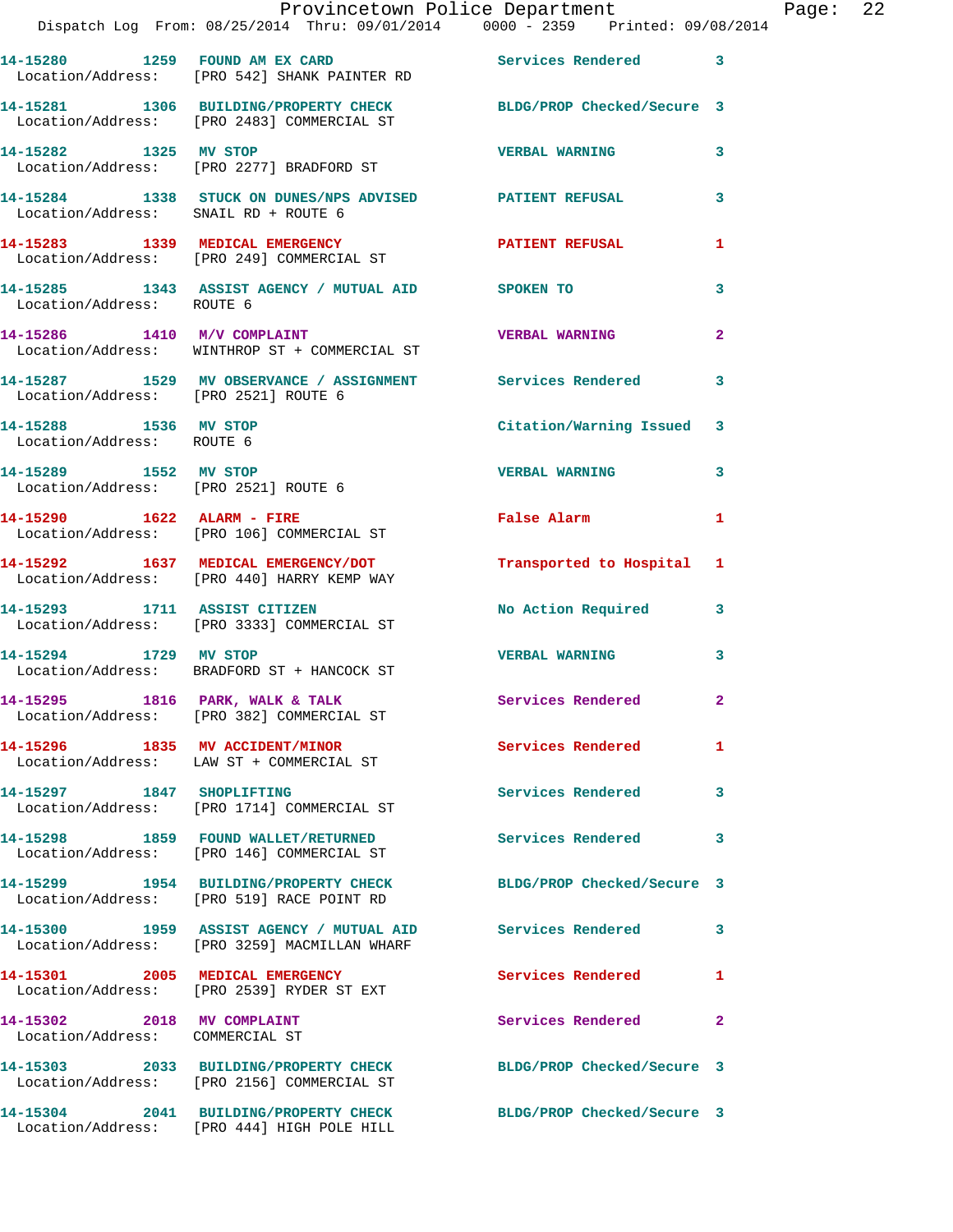Dispatch Log From: 08/25/2014 Thru: 09/01/2014 0000 - 2359 Printed: 09/08/2014 **14-15305 2114 BUILDING/PROPERTY CHECK BLDG/PROP Checked/Secure 3**  Location/Address: [PRO 530] SHANK PAINTER RD **14-15306 2117 BUILDING/PROPERTY CHECK BLDG/PROP Checked/Secure 3**  Location/Address: [PRO 1778] SHANK PAINTER RD **14-15307 2127 COMPLAINT Services Rendered 3**  Location/Address: [PRO 656] COOK ST **14-15308 2139 NOISE COMPLAINT SPOKEN TO 3**  Location/Address: [PRO 512] PRINCE ST **14-15309 2210 FOUND ID'S/RETURNED Services Rendered 3 1**  Location/Address: [PRO 542] SHANK PAINTER RD **14-15310 2254 NOISE COMPLAINT SPOKEN TO 3**  Location/Address: [PRO 667] COMMERCIAL ST **14-15311 2310 ASSIST AGENCY / MUTUAL AID Taken/Referred to Other 3**  Location/Address: [PRO 2490] PROVINCELANDS RD **14-15313 2345 MV OBSERVANCE / ASSIGNMENT Services Rendered 3**  Location/Address: BRADFORD ST + RYDER ST **14-15314 2356 BAR CHECK LICENSING/NO ACTION 2**  Location/Address: [PRO 3236] COMMERCIAL ST **14-15315 2357 BUILDING/PROPERTY CHECK BLDG/PROP Checked/Secure 3**  Location/Address: [PRO 530] SHANK PAINTER RD **14-15316 2357 BAR CHECK LICENSING/NO ACTION 2**  Location/Address: [PRO 3443] COMMERCIAL ST **14-15317 2359 BUILDING/PROPERTY CHECK BLDG/PROP Checked/Secure 3**  Location/Address: [PRO 2675] COMMERCIAL ST **For Date: 09/01/2014 - Monday** 14-15312 0000 LOBBY TRAFFIC Services Rendered 2 24 Location/Address: [PRO 542] SHANK PAINTER RD **14-15318 0001 BUILDING/PROPERTY CHECK BLDG/PROP Checked/Secure 3**  Location/Address: [PRO 3256] COMMERCIAL ST **14-15320 0002 PARK, WALK & TALK Services Rendered 2**  Location/Address: [PRO 175] COMMERCIAL ST **14-15319 0009 SUSPICIOUS ACTIVITY VERBAL WARNING 2**  Location/Address: [PRO 526] RYDER ST EXT **14-15321 0017 BUILDING/PROPERTY CHECK BLDG/PROP Checked/Secure 3**  Location/Address: [PRO 2539] RYDER ST EXT **14-15322 0040 MV COMPLAINT Could Not Locate 2**  Location/Address: COOK ST + BRADFORD ST **14-15323 0048 BUILDING/PROPERTY CHECK BLDG/PROP Checked/Secure 3**  Location/Address: [PRO 440] HARRY KEMP WAY **14-15324 0052 MV STOP VERBAL WARNING 3**  Location/Address: [PRO 57] BRADFORD ST **14-15325 0058 DISTURBANCE Peace Restored 1**  Location/Address: [PRO 399] COMMERCIAL ST **14-15326 0110 MEDICAL EMERGENCY Services Rendered 1**  Location/Address: [PRO 3909] BRADFORD ST **14-15327 0125 PARK, WALK & TALK Services Rendered 2**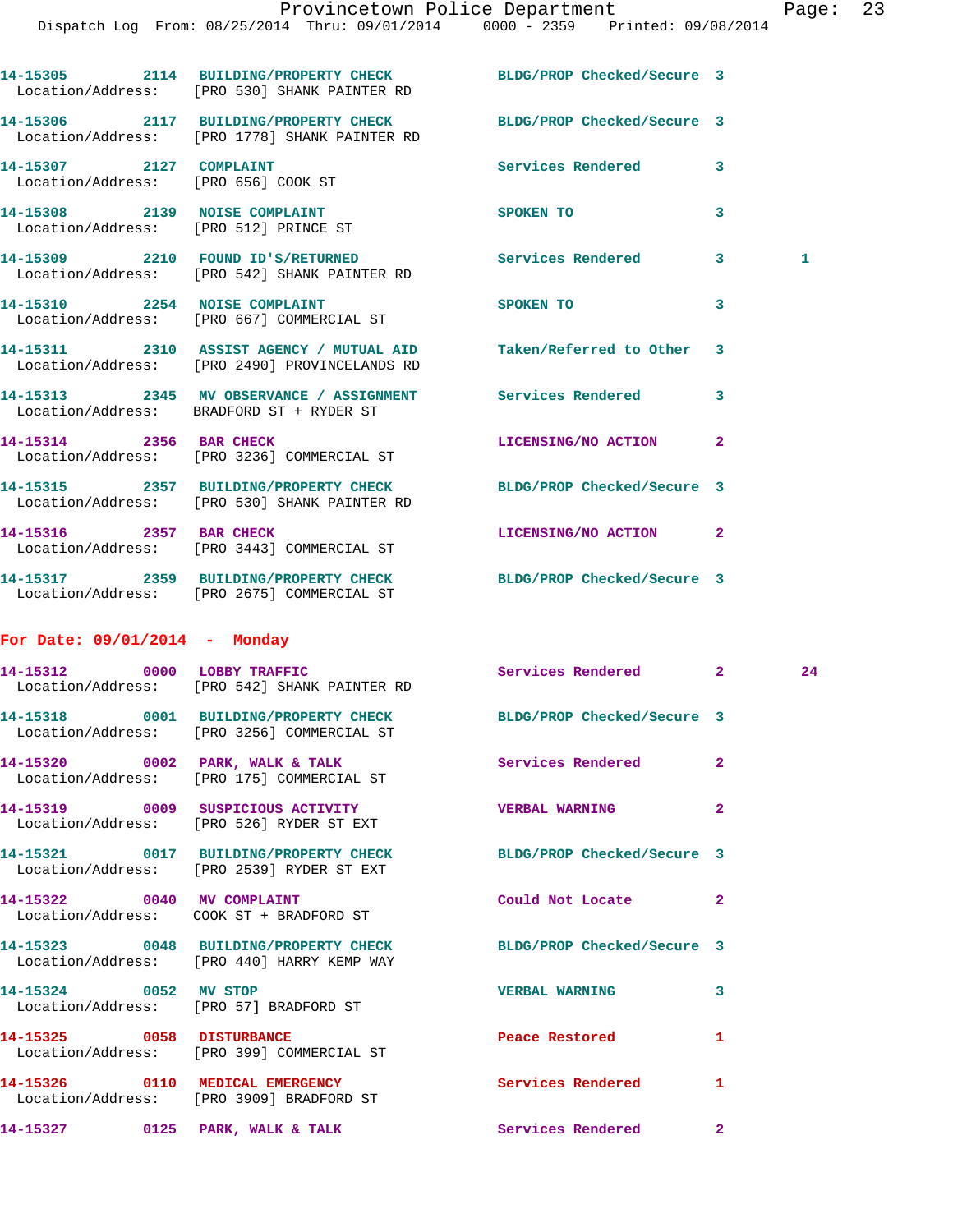|                                      |                                                                                                                   | Provincetown Police Department The Page: 24                                    |              |  |
|--------------------------------------|-------------------------------------------------------------------------------------------------------------------|--------------------------------------------------------------------------------|--------------|--|
|                                      |                                                                                                                   | Dispatch Log From: 08/25/2014 Thru: 09/01/2014 0000 - 2359 Printed: 09/08/2014 |              |  |
|                                      | Location/Address: [PRO 165] COMMERCIAL ST                                                                         |                                                                                |              |  |
|                                      | 14-15328 0152 BUILDING/PROPERTY CHECK BLDG/PROP Checked/Secure 3<br>Location/Address: [PRO 3094] COMMERCIAL ST    |                                                                                |              |  |
|                                      | 14-15329 0212 SUSPICIOUS ACTIVITY<br>Location/Address: [PRO 2520] PRINCE ST                                       | Services Rendered 2                                                            |              |  |
|                                      | 14-15330 0511 BUILDING/PROPERTY CHECK BLDG/PROP Checked/Secure 3<br>Location/Address: [PRO 1778] SHANK PAINTER RD |                                                                                |              |  |
|                                      | 14-15331 0527 BUILDING/PROPERTY CHECK BLDG/PROP Checked/Secure 3<br>Location/Address: [PRO 2568] COMMERCIAL ST    |                                                                                |              |  |
|                                      | 14-15332 0540 BUILDING/PROPERTY CHECK BLDG/PROP Checked/Secure 3<br>Location/Address: [PRO 3259] MACMILLAN WHARF  |                                                                                |              |  |
|                                      | 14-15333 0549 BUILDING/PROPERTY CHECK BLDG/PROP Checked/Secure 3<br>Location/Address: [PRO 488] MAYFLOWER AVE     |                                                                                |              |  |
|                                      | 14-15334 0556 MV OBSERVANCE / ASSIGNMENT Services Rendered 3<br>Location/Address: [PRO 2519] ROUTE 6              |                                                                                |              |  |
|                                      | 14-15335 0613 BUILDING/PROPERTY CHECK BLDG/PROP Checked/Secure 3<br>Location/Address: [PRO 16] BRADFORD ST        |                                                                                |              |  |
|                                      | 14-15336 0618 NOISE COMPLAINT<br>Location/Address: [PRO 302] COMMERCIAL ST                                        | <b>SPOKEN TO</b><br>3                                                          |              |  |
| 14-15337 0735 LOST KEYS              | Location/Address: [PRO 542] SHANK PAINTER RD                                                                      | Services Rendered<br>$\overline{\mathbf{3}}$                                   |              |  |
|                                      | 14-15338 0740 BUILDING/PROPERTY CHECK Services Rendered 3<br>Location/Address: [PRO 3430] COMMERCIAL ST           |                                                                                |              |  |
|                                      | 14-15339 0809 LOST WALLET/RETURNED<br>Location/Address: [PRO 253] COMMERCIAL ST                                   | Services Rendered 3                                                            | 1            |  |
|                                      | 14-15340 0824 BUILDING/PROPERTY CHECK BLDG/PROP Checked/Secure 3<br>Location/Address: [PRO 2499] RACE POINT RD    |                                                                                |              |  |
|                                      | 14-15341 0833 AT SCHOOL<br>Location/Address: [PRO 569] WINSLOW ST                                                 | No Action Required 3                                                           | $\mathbf{1}$ |  |
|                                      | 14-15343 0957 DOCTOR-ORDERED TRANSPORT<br>Location/Address: [PRO 440] HARRY KEMP WAY                              | Transported to Hospital 1                                                      |              |  |
|                                      | 14-15344 1003 PARKING COMPLAINT / GENERAL Services Rendered 3<br>Location/Address: [PRO 3437] MONTELLO ST         |                                                                                |              |  |
|                                      | 14-15345 1051 ABANDONED BIKE<br>Location/Address: [PRO 146] COMMERCIAL ST                                         | Taken/Referred to Other 2                                                      |              |  |
|                                      | 14-15346 1104 BUILDING/PROPERTY CHECK<br>Location/Address: [PRO 2490] PROVINCELANDS RD                            | Services Rendered 3                                                            |              |  |
|                                      | 14-15347 1111 BUILDING/PROPERTY CHECK<br>Location/Address: [PRO 2898] JEROME SMITH RD                             | BLDG/PROP Checked/Secure 3                                                     |              |  |
|                                      | 14-15348 1130 LOST WALLET<br>Location/Address: [PRO 542] SHANK PAINTER RD                                         | Services Rendered<br>$\mathbf{3}$                                              |              |  |
|                                      | 14-15350 1259 FALL/TRANSPORT<br>Location/Address: [PRO 860] COMMERCIAL ST                                         | Transported to Hospital 1                                                      |              |  |
|                                      | 14-15351 1313 SHOPLIFTING<br>Location/Address: [PRO 3195] COMMERCIAL ST                                           | Investigated<br>$\mathbf{3}$                                                   |              |  |
| Location/Address: [PRO 2521] ROUTE 6 | 14-15352 1322 MV OBSERVANCE / ASSIGNMENT Services Rendered 3                                                      |                                                                                |              |  |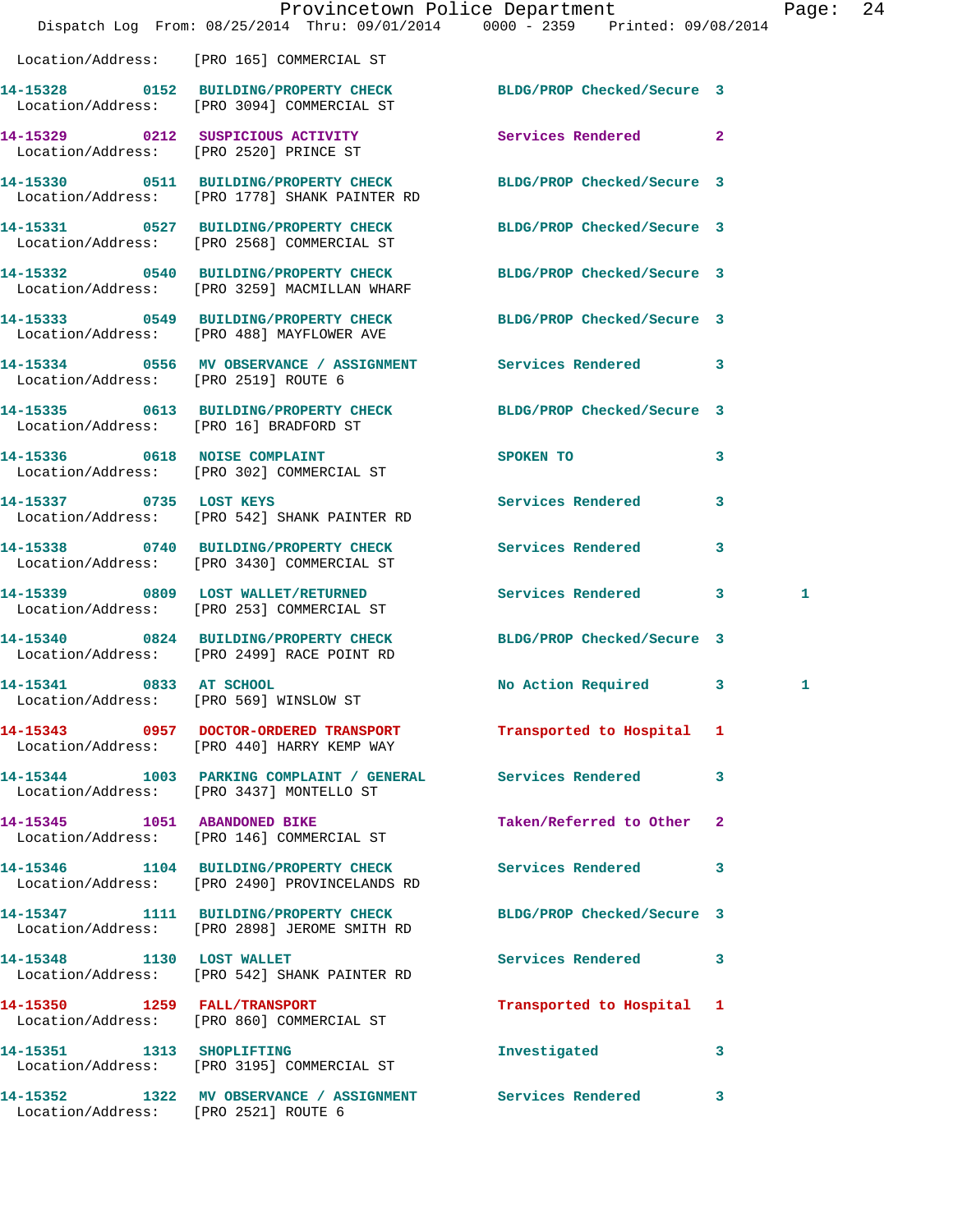|                                      | Provincetown Police Department<br>Dispatch Log From: 08/25/2014 Thru: 09/01/2014 0000 - 2359 Printed: 09/08/2014 |                                           |              | Page: 25 |  |
|--------------------------------------|------------------------------------------------------------------------------------------------------------------|-------------------------------------------|--------------|----------|--|
| Location/Address: [PRO 2521] ROUTE 6 | 14-15353 1336 VERBAL SPEED                                                                                       | <b>VERBAL WARNING</b> 3                   |              |          |  |
|                                      | 14-15354 1341 CITATION SPEED<br>Location/Address: [PRO 2513] ROUTE 6                                             | Citation/Warning Issued 3                 |              |          |  |
|                                      | 14-15355 1526 MEDICAL EMERGENCY<br>Location/Address: [PRO 385] COMMERCIAL ST                                     | Transported to Hospital 1                 |              |          |  |
|                                      | 14-15356 1531 911 MISDIAL<br>Location/Address: [PRO 602] STANDISH ST                                             | SPOKEN TO THE STRIKE STRIKE STRIKE STRIKE | $\mathbf{1}$ |          |  |
|                                      | 14-15357 1619 MEDICAL EMERGENCY<br>Location/Address: [PRO 3296] SHANK PAINTER RD                                 | PATIENT REFUSAL                           | $\mathbf{1}$ |          |  |
|                                      | 14-15358 1620 HARASSMENT<br>Location/Address: [PRO 2661] COMMERCIAL ST                                           | Services Rendered                         | $\mathbf{2}$ |          |  |
|                                      | 14-15359 1648 BUILDING/PROPERTY CHECK BLDG/PROP Checked/Secure 3<br>Location/Address: [PRO 3317] CEMETERY RD     |                                           |              |          |  |
|                                      | 14-15360 1718 MV COMPLAINT<br>Location/Address: [PRO 2737] COMMERCIAL ST                                         | Services Rendered 2                       |              |          |  |
|                                      | 14-15361 1742 FOUND KEY<br>Location/Address: [PRO 146] COMMERCIAL ST                                             | Services Rendered 3                       |              |          |  |
|                                      | 14-15362 1750 NOISE COMPLAINT<br>Location/Address: [PRO 3194] COMMERCIAL ST                                      | Services Rendered 3                       |              |          |  |
|                                      | 14-15363 1819 PARK, WALK & TALK (Services Rendered 2)<br>Location/Address: [PRO 2865] COMMERCIAL ST              |                                           |              |          |  |
|                                      | 14-15364 1827 COMPLAINT - STREET PERFORMERS Services Rendered 3<br>Location/Address: [PRO 306] COMMERCIAL ST     |                                           |              |          |  |
|                                      | 14-15365 1850 BUILDING/PROPERTY CHECK BLDG/PROP Checked/Secure 3<br>Location/Address: [PRO 2] ALDEN ST           |                                           |              |          |  |
|                                      | 14-15367 1936 FOUND VISA<br>Location/Address: [PRO 542] SHANK PAINTER RD                                         | Services Rendered 3                       |              |          |  |
|                                      | 14-15368 1937 BUILDING/PROPERTY CHECK BLDG/PROP Checked/Secure 3<br>Location/Address: [PRO 2500] COMMERCIAL ST   |                                           |              |          |  |
| Location/Address: [PRO 3287] ROUTE 6 | 14-15369 1953 BUILDING/PROPERTY CHECK BLDG/PROP Checked/Secure 3                                                 |                                           |              |          |  |
|                                      | 14-15370 1959 MEDICAL EMERGENCY<br>Location/Address: HOWLAND ST + COMMERCIAL ST                                  | Services Rendered 1                       |              | 1        |  |
|                                      | 14-15371 2014 BUILDING/PROPERTY CHECK<br>Location/Address: [PRO 2568] COMMERCIAL ST                              | BLDG/PROP Checked/Secure 3                |              |          |  |
|                                      | 14-15372 2030 BUILDING/PROPERTY CHECK<br>Location/Address: [PRO 444] HIGH POLE HILL                              | BLDG/PROP Checked/Secure 3                |              |          |  |
|                                      | 14-15373 2030 BOAT/HARBORMASTER<br>Location/Address: [PRO 2543] MACMILLAN WHARF                                  | Could Not Locate                          | $\mathbf{2}$ |          |  |
| 14-15374 2110 ASSIST CITIZEN         | Location/Address: [PRO 442] HARRY KEMP WAY                                                                       | Could Not Locate 3                        |              | 1        |  |
|                                      | 14-15375 2147 BUILDING/PROPERTY CHECK<br>Location/Address: [PRO 182] COMMERCIAL ST                               | BLDG/PROP Checked/Secure 3                |              |          |  |
|                                      | 14-15376 2235 BUILDING/PROPERTY CHECK<br>Location/Address: [PRO 2577] BRADFORD ST                                | BLDG/PROP Checked/Secure 3                |              |          |  |
|                                      | 14-15377 2301 NOISE COMPLAINT                                                                                    | No Action Required 3                      |              |          |  |

Location/Address: [PRO 82] CENTER ST